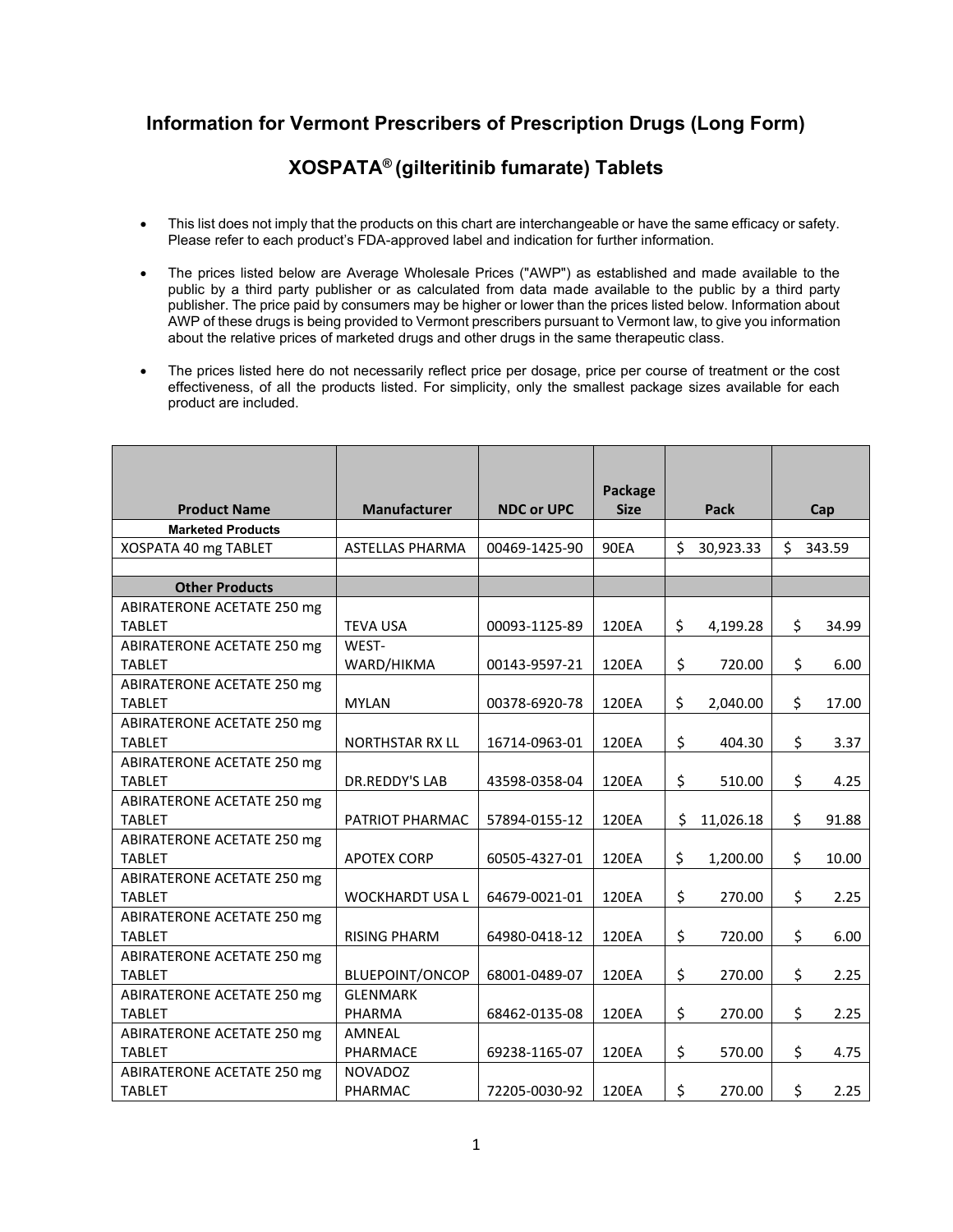| ABIRATERONE ACETATE 250 mg                         |                              |               |             |                 |     |            |
|----------------------------------------------------|------------------------------|---------------|-------------|-----------------|-----|------------|
| <b>TABLET</b>                                      | <b>NORTHSTAR RX LL</b>       | 72603-0110-01 | 120EA       | \$<br>270.00    | \$  | 2.25       |
| <b>ABIRATERONE ACETATE 250 mg</b>                  |                              |               |             |                 |     |            |
| <b>TABLET</b>                                      | CELLTRION USA,               | 72606-0566-01 | 120EA       | \$<br>510.00    | \$  | 4.25       |
| <b>ABIRATERONE ACETATE 500 mg</b>                  |                              |               |             |                 |     |            |
| <b>TABLET</b>                                      | <b>MYLAN</b>                 | 00378-6921-91 | 60EA        | \$<br>11,275.12 | \$  | 187.92     |
| ABIRATERONE ACETATE 500 mg                         |                              |               |             |                 |     |            |
| <b>TABLET</b><br><b>ABIRATERONE ACETATE 500 mg</b> | <b>APOTEX CORP</b><br>AMNEAL | 60505-4764-06 | 60EA        | \$<br>5,957.38  | \$  | 99.29      |
| <b>TABLET</b>                                      | PHARMACE                     | 69238-1754-06 | 60EA        | \$<br>5,957.38  | \$  | 99.29      |
| ABIRATERONE ACETATE 500 mg                         |                              |               |             |                 |     |            |
| <b>TABLET</b>                                      | CELLTRION USA,               | 72606-0573-01 | 60EA        | \$<br>5,063.45  | \$  | 84.39      |
| ALECENSA 150 mg CAPSULE                            | GENENTECH, INC.              | 50242-0130-01 | 240EA       | \$<br>19,988.03 | \$  | 83.28      |
| ALKERAN 2 mg TABLET                                | APOPHARMA USA I              | 52609-0001-05 | <b>50EA</b> | \$<br>679.22    | \$  | 13.58      |
| ALUNBRIG 180 mg TABLET                             | MILLENNIUM PHAR              | 63020-0180-30 | 30EA        | \$<br>21,444.00 | \$  | 714.80     |
|                                                    |                              |               |             |                 |     |            |
| ALUNBRIG 30 mg TABLET                              | MILLENNIUM PHAR              | 63020-0113-30 | 30EA        | \$<br>7,150.80  | \$  | 238.36     |
| ALUNBRIG 90 mg (7)-180 mg                          |                              |               |             |                 |     |            |
| (23) TABLET, DOSE PACK                             | MILLENNIUM PHAR              | 63020-0198-30 | 30EA        | \$<br>21,444.00 | \$  | 714.80     |
|                                                    |                              |               |             |                 |     |            |
| ALUNBRIG 90 mg TABLET                              | MILLENNIUM PHAR              | 63020-0090-07 | 7EA         | \$<br>5,005.20  | \$  | 715.03     |
| ALUNBRIG 90 mg TABLET                              | MILLENNIUM PHAR              | 63020-0090-30 | 30EA        | \$<br>21,444.00 | \$  | 714.80     |
| ANASTROZOLE 1 mg TABLET                            | <b>TEVA USA</b>              | 00093-7536-56 | 30EA        | \$<br>11.66     | \$  | 0.39       |
|                                                    | <b>MAJOR</b>                 |               |             |                 |     |            |
| ANASTROZOLE 1 mg TABLET                            | PHARMACEU                    | 00904-6195-46 | 30EA        | \$<br>5.74      | \$  | 0.19       |
| ANASTROZOLE 1 mg TABLET                            | <b>ACCORD HEALTHCA</b>       | 16729-0035-10 | 30EA        | \$<br>18.00     | \$  | 0.60       |
| ANASTROZOLE 1 mg TABLET                            | <b>BRECKENRIDGE</b>          | 51991-0620-33 | 30EA        | \$<br>10.80     | \$  | 0.36       |
| ANASTROZOLE 1 mg TABLET                            | DR.REDDY'S LAB               | 55111-0647-30 | 30EA        | \$<br>44.99     | \$  | 1.50       |
|                                                    | <b>AUROBINDO</b>             |               |             |                 |     |            |
| ANASTROZOLE 1 mg TABLET                            | PHARM                        | 59651-0236-30 | 30EA        | \$<br>18.00     | \$  | 0.60       |
| ANASTROZOLE 1 mg TABLET                            | <b>APOTEX CORP</b>           | 60505-2985-03 | 30EA        | \$<br>46.79     | \$  | 1.56       |
| ANASTROZOLE 1 mg TABLET                            | <b>CHARTWELL RX LL</b>       | 62135-0490-30 | 30EA        | \$<br>90.00     | \$  | 3.00       |
|                                                    | <b>SUN</b>                   |               |             |                 |     |            |
| ANASTROZOLE 1 mg TABLET                            | PHARMACEUTI                  | 62756-0250-83 | 30EA        | \$<br>9.54      | \$  | 0.32       |
|                                                    |                              |               |             |                 |     |            |
| ANASTROZOLE 1 mg TABLET                            | APP/FRESENIUS K              | 63323-0129-30 | 30EA        | \$<br>9.54      | \$  | 0.32       |
| ANASTROZOLE 1 mg TABLET                            | <b>BLUEPOINT LABOR</b>       | 68001-0155-04 | 30EA        | \$<br>18.00     | \$  | 0.60       |
|                                                    | ZYDUS                        |               |             |                 |     |            |
| ANASTROZOLE 1 mg TABLET                            | PHARMACEU                    | 68382-0209-06 | 30EA        | \$<br>18.18     | \$  | 0.61       |
| ANASTROZOLE 1 mg TABLET                            | YILING PHARMACE              | 69117-0003-01 | 30EA        | \$<br>16.74     | \$  | 0.56       |
|                                                    |                              |               |             |                 |     |            |
| ARIMIDEX 1 mg TABLET                               | ANI PHARMACEUTI              | 62559-0670-30 | 30EA        | \$<br>1,958.84  | \$  | 65.29      |
|                                                    |                              |               |             |                 |     |            |
| AROMASIN 25 mg TABLET                              | PHARMACI/PFIZER              | 00009-7663-04 | 30EA        | \$<br>1,381.42  | \$  | 46.05      |
| AYVAKIT 100 mg TABLET                              | <b>BLUEPRINT MEDIC</b>       | 72064-0110-30 | 30EA        | \$<br>42,255.60 |     | \$1,408.52 |
| AYVAKIT 200 mg TABLET                              | <b>BLUEPRINT MEDIC</b>       | 72064-0120-30 | 30EA        | \$<br>42,255.60 |     | \$1,408.52 |
| AYVAKIT 25 mg TABLET                               | <b>BLUEPRINT MEDIC</b>       | 72064-0125-30 | 30EA        | \$<br>42,255.60 |     | \$1,408.52 |
| AYVAKIT 300 mg TABLET                              | <b>BLUEPRINT MEDIC</b>       | 72064-0130-30 | 30EA        | \$<br>42,255.60 |     | \$1,408.52 |
| AYVAKIT 50 mg TABLET                               | <b>BLUEPRINT MEDIC</b>       | 72064-0150-30 | 30EA        | \$<br>42,255.60 |     | \$1,408.52 |
| BALVERSA 3 mg TABLET                               | JANSSEN PRODUCT              | 59676-0030-56 | 56EA        | \$<br>20,943.60 | \$. | 373.99     |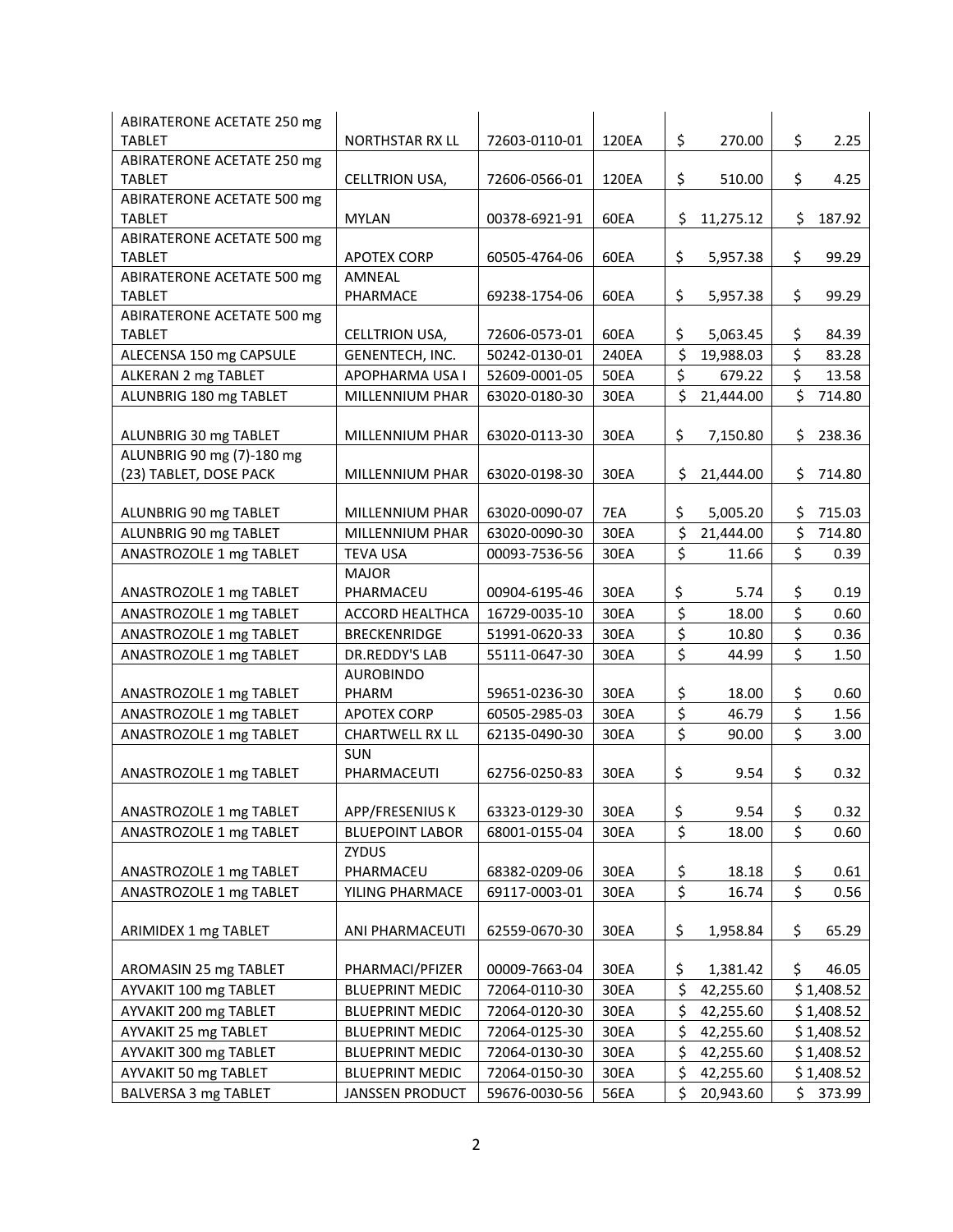| BALVERSA 4 mg TABLET                                  | <b>JANSSEN PRODUCT</b>             | 59676-0040-28                  | 28EA         | \$       | 13,962.40              | \$       | 498.66           |
|-------------------------------------------------------|------------------------------------|--------------------------------|--------------|----------|------------------------|----------|------------------|
| BALVERSA 5 mg TABLET                                  | <b>JANSSEN PRODUCT</b>             | 59676-0050-28                  | 28EA         | \$       | 17,453.00              | \$       | 623.32           |
|                                                       | WEST-                              |                                |              |          |                        |          |                  |
| BEXAROTENE 75 mg CAPSULE                              | WARD/HIKMA                         | 00054-0399-25                  | 100EA        | \$       | 7,062.00               | \$       | 70.62            |
|                                                       |                                    |                                |              |          |                        |          |                  |
| BEXAROTENE 75 mg CAPSULE                              | <b>MYLAN</b>                       | 00378-6955-01                  | 100EA        | \$       | 7,062.00               | \$       | 70.62            |
|                                                       |                                    |                                |              |          |                        |          |                  |
| BEXAROTENE 75 mg CAPSULE                              | <b>TEVA USA</b>                    | 00591-2832-01                  | 100EA        | \$       | 3,402.84               | \$       | 34.03            |
| BEXAROTENE 75 mg CAPSULE                              | UPSHER-SMITH LA                    | 00832-0285-00                  | 100EA        | \$       | 3,621.78               | \$       | 36.22            |
|                                                       |                                    |                                |              |          |                        |          |                  |
| BEXAROTENE 75 mg CAPSULE                              | ANI PHARMACEUTI                    | 43975-0315-10                  | 100EA        | \$       | 7,062.00               | \$       | 70.62            |
| BEXAROTENE 75 mg CAPSULE                              | <b>OCEANSIDE PHARM</b>             | 68682-0003-10                  | 100EA        | \$       | 26,834.71              | \$       | 268.35           |
|                                                       | AMNEAL                             |                                |              |          |                        |          |                  |
| BEXAROTENE 75 mg CAPSULE                              | PHARMACE                           | 69238-1250-01                  | 100EA        | \$       | 3,402.84               | \$       | 34.03            |
| BICALUTAMIDE 50 mg TABLET                             | <b>MYLAN</b>                       | 00378-7017-93                  | 30EA         | \$       | 24.96                  | \$       | 0.83             |
|                                                       | <b>MAJOR</b>                       |                                |              |          |                        |          |                  |
| BICALUTAMIDE 50 mg TABLET                             | PHARMACEU                          | 00904-6019-46                  | 30EA         | \$       | 10.38                  | \$       | 0.35             |
| <b>BICALUTAMIDE 50 mg TABLET</b>                      | <b>NORTHSTAR RX LL</b>             | 16714-0816-01                  | 30EA         | \$       | 25.40                  | \$       | 0.85             |
| BICALUTAMIDE 50 mg TABLET                             | <b>ACCORD HEALTHCA</b>             | 16729-0023-10                  | 30EA         | \$       | 27.30                  | \$       | 0.91             |
|                                                       | <b>SUN PHARMA</b>                  |                                |              |          |                        |          |                  |
| <b>BICALUTAMIDE 50 mg TABLET</b>                      | <b>GLOB</b>                        | 41616-0485-83                  | 30EA         | \$       | 18.00                  | \$       | 0.60             |
|                                                       | <b>SUN PHARMA</b>                  |                                |              |          |                        |          |                  |
| BICALUTAMIDE 50 mg TABLET                             | <b>GLOB</b>                        | 47335-0485-83                  | 30EA         | \$<br>\$ | 18.00                  | \$<br>\$ | 0.60             |
| <b>BICALUTAMIDE 50 mg TABLET</b>                      | <b>APOTEX CORP</b>                 | 60505-2642-03                  | 30EA         | \$       | 27.00                  | \$       | 0.90             |
| <b>BICALUTAMIDE 50 mg TABLET</b>                      | ANI PHARMACEUTI                    | 62559-0890-30                  | 30EA         | \$       | 36.00                  |          | 1.20             |
| BOSULIF 100 mg TABLET                                 | PFIZER US PHARM                    | 00069-0135-01<br>00069-0193-01 | 120EA        | \$       | 20,834.04              | \$<br>\$ | 173.62           |
| BOSULIF 400 mg TABLET<br><b>BOSULIF 500 mg TABLET</b> | PFIZER US PHARM<br>PFIZER US PHARM | 00069-0136-01                  | 30EA<br>30EA | \$       | 20,834.04<br>20,834.04 | \$       | 694.47<br>694.47 |
|                                                       | ARRAY                              |                                |              |          |                        |          |                  |
| BRAFTOVI 50 mg CAPSULE                                | <b>BIOPHARMA</b>                   | 70255-0020-01                  | 60EA         | \$       | 6,899.40               | \$.      | 114.99           |
| BRUKINSA 80 mg CAPSULE                                | BEIGENE USA, IN                    | 72579-0011-02                  | 120EA        | \$       | 16,796.40              | \$       | 139.97           |
| CABOMETYX 20 mg TABLET                                | EXELIXIS, INC.                     | 42388-0024-26                  | 30EA         | \$       | 27,945.01              | \$       | 931.50           |
| CABOMETYX 40 mg TABLET                                | EXELIXIS, INC.                     | 42388-0025-26                  | 30EA         | \$       | 27,945.01              | \$       | 931.50           |
| CABOMETYX 60 mg TABLET                                | EXELIXIS, INC.                     | 42388-0023-26                  | 30EA         | \$       | 27,945.01              | \$       | 931.50           |
| CALQUENCE 100 mg CAPSULE                              | ASTRAZENECA                        | 00310-0512-60                  | 60EA         | \$       | 17,383.10              | \$       | 289.72           |
|                                                       | WEST-                              |                                |              |          |                        |          |                  |
| CAPECITABINE 150 mg TABLET                            | WARD/HIKMA                         | 00054-0271-21                  | 60EA         | \$       | 198.00                 | \$       | 3.30             |
| CAPECITABINE 150 mg TABLET                            | <b>TEVA USA</b>                    | 00093-7473-06                  | 60EA         | \$       | 87.84                  | \$       | 1.46             |
| CAPECITABINE 150 mg TABLET                            | MYLAN                              | 00378-2511-91                  | 60EA         | \$       | 222.00                 | \$       | 3.70             |
| CAPECITABINE 150 mg TABLET                            | NORTHSTAR RX LL                    | 16714-0467-01                  | 60EA         | \$       | 435.12                 | \$       | 7.25             |
| CAPECITABINE 150 mg TABLET                            | <b>ACCORD HEALTHCA</b>             | 16729-0072-12                  | 60EA         | \$       | 37.25                  | \$       | 0.62             |
| CAPECITABINE 150 mg TABLET                            | DR.REDDY'S LAB                     | 55111-0496-60                  | 60EA         | \$       | 36.60                  | \$       | 0.61             |
|                                                       | <b>AUROBINDO</b>                   |                                |              |          |                        |          |                  |
| CAPECITABINE 150 mg TABLET                            | PHARM                              | 59651-0204-60                  | 60EA         | \$       | 86.40                  | \$       | 1.44             |
|                                                       | AREVA                              |                                |              |          |                        |          |                  |
| CAPECITABINE 150 mg TABLET                            | PHARMACEU                          | 59923-0721-60                  | 60EA         | \$       | 74.50                  | \$       | 1.24             |
|                                                       | <b>SUN</b>                         |                                |              |          |                        |          |                  |
| CAPECITABINE 150 mg TABLET                            | PHARMACEUTI                        | 62756-0238-86                  | 60EA         | \$<br>\$ | 37.20                  | \$<br>\$ | 0.62             |
| CAPECITABINE 150 mg TABLET                            | <b>RISING PHARM</b>                | 64980-0276-06                  | 60EA         |          | 198.00                 |          | 3.30             |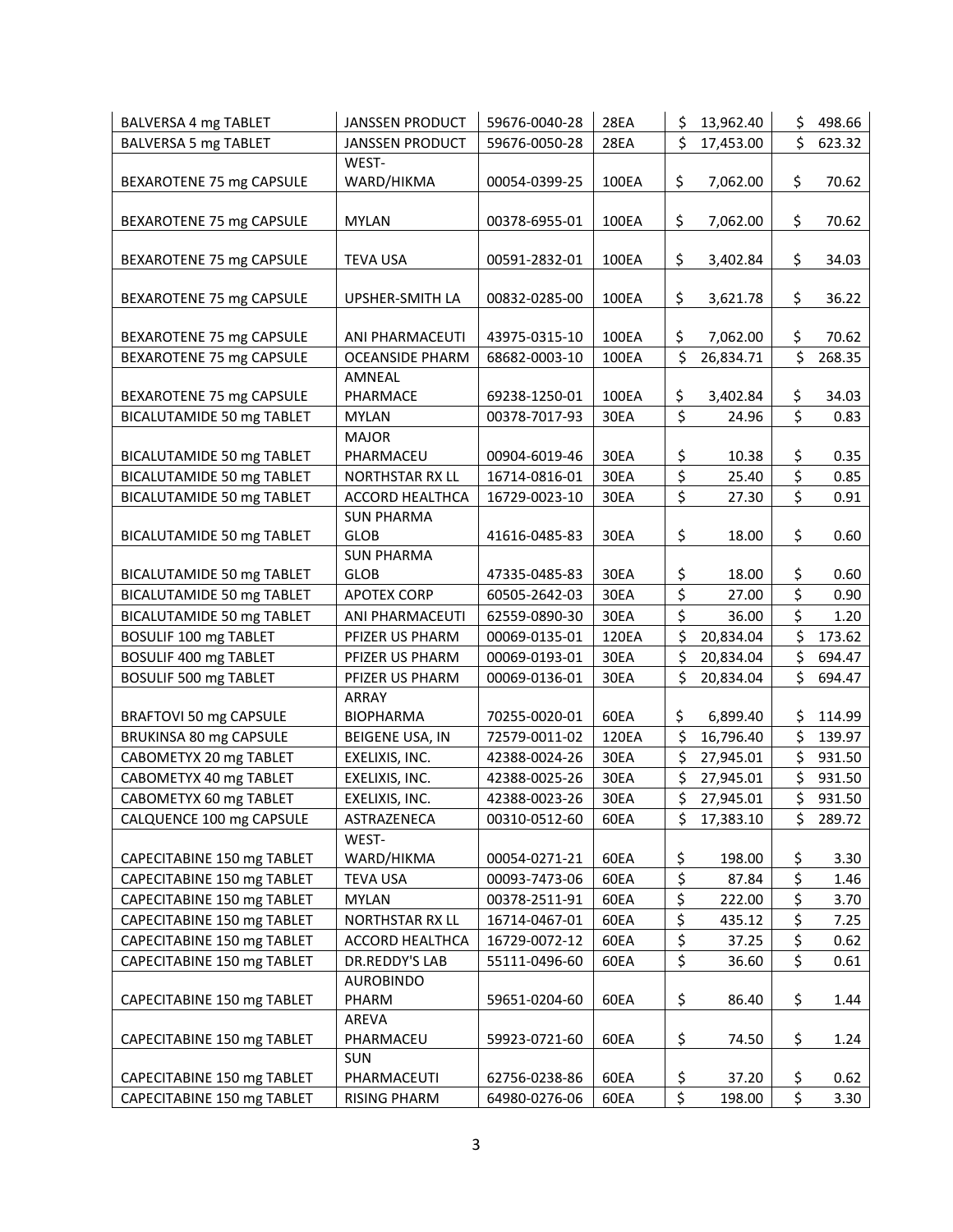|                            | AMNEAL                 |               |       |                         |           |     |        |
|----------------------------|------------------------|---------------|-------|-------------------------|-----------|-----|--------|
| CAPECITABINE 150 mg TABLET | PHARMACE               | 65162-0843-06 | 60EA  | \$                      | 84.00     | \$  | 1.40   |
| CAPECITABINE 150 mg TABLET | <b>ASCEND LABORATO</b> | 67877-0458-60 | 60EA  | \$                      | 36.74     | \$  | 0.61   |
| CAPECITABINE 150 mg TABLET | BLUEPOINT/ONCOP        | 68001-0487-06 | 60EA  | \$                      | 37.25     | \$  | 0.62   |
| CAPECITABINE 150 mg TABLET | CIPLA USA, INC.        | 69097-0949-03 | 60EA  | \$                      | 37.25     | \$  | 0.62   |
|                            | <b>NOVADOZ</b>         |               |       |                         |           |     |        |
| CAPECITABINE 150 mg TABLET | PHARMAC                | 72205-0006-60 | 60EA  | \$                      | 37.25     | \$  | 0.62   |
|                            | <b>ARMAS</b>           |               |       |                         |           |     |        |
| CAPECITABINE 150 mg TABLET | PHARMACEU              | 72485-0204-60 | 60EA  | \$                      | 36.00     | \$  | 0.60   |
|                            | WEST-                  |               |       |                         |           |     |        |
| CAPECITABINE 500 mg TABLET | WARD/HIKMA             | 00054-0272-23 | 120EA | \$                      | 780.00    | \$  | 6.50   |
| CAPECITABINE 500 mg TABLET | <b>TEVA USA</b>        | 00093-7474-89 | 120EA | \$                      | 247.80    | Ś.  | 2.06   |
|                            |                        |               |       |                         |           |     |        |
| CAPECITABINE 500 mg TABLET | <b>MYLAN</b>           | 00378-2512-78 | 120EA | \$                      | 1,176.00  | \$  | 9.80   |
|                            |                        |               |       |                         |           |     |        |
| CAPECITABINE 500 mg TABLET | NORTHSTAR RX LL        | 16714-0468-01 | 120EA | \$                      | 2,215.32  | \$  | 18.46  |
| CAPECITABINE 500 mg TABLET | <b>ACCORD HEALTHCA</b> | 16729-0073-29 | 120EA | $\overline{\xi}$        | 146.74    | \$  | 1.22   |
| CAPECITABINE 500 mg TABLET | DR.REDDY'S LAB         | 55111-0497-04 | 120EA | \$                      | 108.00    | \$  | 0.90   |
|                            | <b>AUROBINDO</b>       |               |       |                         |           |     |        |
| CAPECITABINE 500 mg TABLET | PHARM                  | 59651-0205-08 | 120EA | \$                      | 312.00    | \$  | 2.60   |
|                            | <b>AREVA</b>           |               |       |                         |           |     |        |
| CAPECITABINE 500 mg TABLET | PHARMACEU              | 59923-0722-12 | 120EA | \$                      | 293.47    | \$  | 2.45   |
|                            | <b>SUN</b>             |               |       |                         |           |     |        |
| CAPECITABINE 500 mg TABLET | PHARMACEUTI            | 62756-0239-20 | 120EA | \$                      | 144.00    | \$  | 1.20   |
| CAPECITABINE 500 mg TABLET | <b>RISING PHARM</b>    | 64980-0277-12 | 120EA | $\overline{\mathsf{S}}$ | 780.00    | \$  | 6.50   |
|                            | AMNEAL                 |               |       |                         |           |     |        |
| CAPECITABINE 500 mg TABLET | PHARMACE               | 65162-0844-16 | 120EA | \$                      | 180.00    | \$  | 1.50   |
| CAPECITABINE 500 mg TABLET | <b>ASCEND LABORATO</b> | 67877-0459-12 | 120EA | \$                      | 114.72    | \$  | 0.96   |
| CAPECITABINE 500 mg TABLET | <b>BLUEPOINT LABOR</b> | 68001-0488-07 | 120EA | \$                      | 146.74    | \$  | 1.22   |
| CAPECITABINE 500 mg TABLET | CIPLA USA, INC.        | 69097-0948-08 | 120EA | \$                      | 146.74    | \$  | 1.22   |
|                            | <b>NOVADOZ</b>         |               |       |                         |           |     |        |
| CAPECITABINE 500 mg TABLET | PHARMAC                | 72205-0007-92 | 120EA | \$                      | 72.00     | \$  | 0.60   |
|                            | <b>ARMAS</b>           |               |       |                         |           |     |        |
| CAPECITABINE 500 mg TABLET | PHARMACEU              | 72485-0205-12 | 120EA | \$                      | 144.00    | \$  | 1.20   |
|                            |                        |               |       |                         |           |     |        |
| CAPRELSA 100 mg TABLET     | GENZYME                | 58468-7820-03 | 30EA  | Ş                       | 9,673.86  | \$. | 322.46 |
| CAPRELSA 300 mg TABLET     | GENZYME                | 58468-7840-03 | 30EA  | \$                      | 19,347.72 | \$  | 644.92 |
|                            |                        |               |       |                         |           |     |        |
| CASODEX 50 mg TABLET       | ANI PHARMACEUTI        | 62559-0680-30 | 30EA  | \$                      | 3,955.36  | \$  | 131.85 |
|                            |                        |               |       |                         |           |     |        |
| COTELLIC 20 mg TABLET      | GENENTECH, INC.        | 50242-0717-01 | 63EA  | \$                      | 8,826.26  | \$  | 140.10 |
| CYCLOPHOSPHAMIDE 25 mg     | WEST-                  |               |       |                         |           |     |        |
| <b>CAPSULE</b>             | WARD/HIKMA             | 00054-0382-25 | 100EA | \$                      | 898.73    | \$  | 8.99   |
| CYCLOPHOSPHAMIDE 25 mg     | AMERIGEN               |               |       |                         |           |     |        |
| <b>CAPSULE</b>             | PHARMA                 | 43975-0307-10 | 100EA | \$                      | 898.08    | \$  | 8.98   |
| CYCLOPHOSPHAMIDE 25 mg     |                        |               |       |                         |           |     |        |
| CAPSULE                    | STI PHARMA, LLC        | 54879-0021-01 | 100EA | \$                      | 600.00    | \$  | 6.00   |
| CYCLOPHOSPHAMIDE 25 mg     |                        |               |       |                         |           |     |        |
| CAPSULE                    | ANI PHARMACEUTI        | 62559-0930-01 | 100EA | \$                      | 404.10    | \$  | 4.04   |
| CYCLOPHOSPHAMIDE 25 mg     |                        |               |       |                         |           |     |        |
| CAPSULE                    | CIPLA USA, INC.        | 69097-0516-07 | 100EA | \$                      | 360.00    | \$  | 3.60   |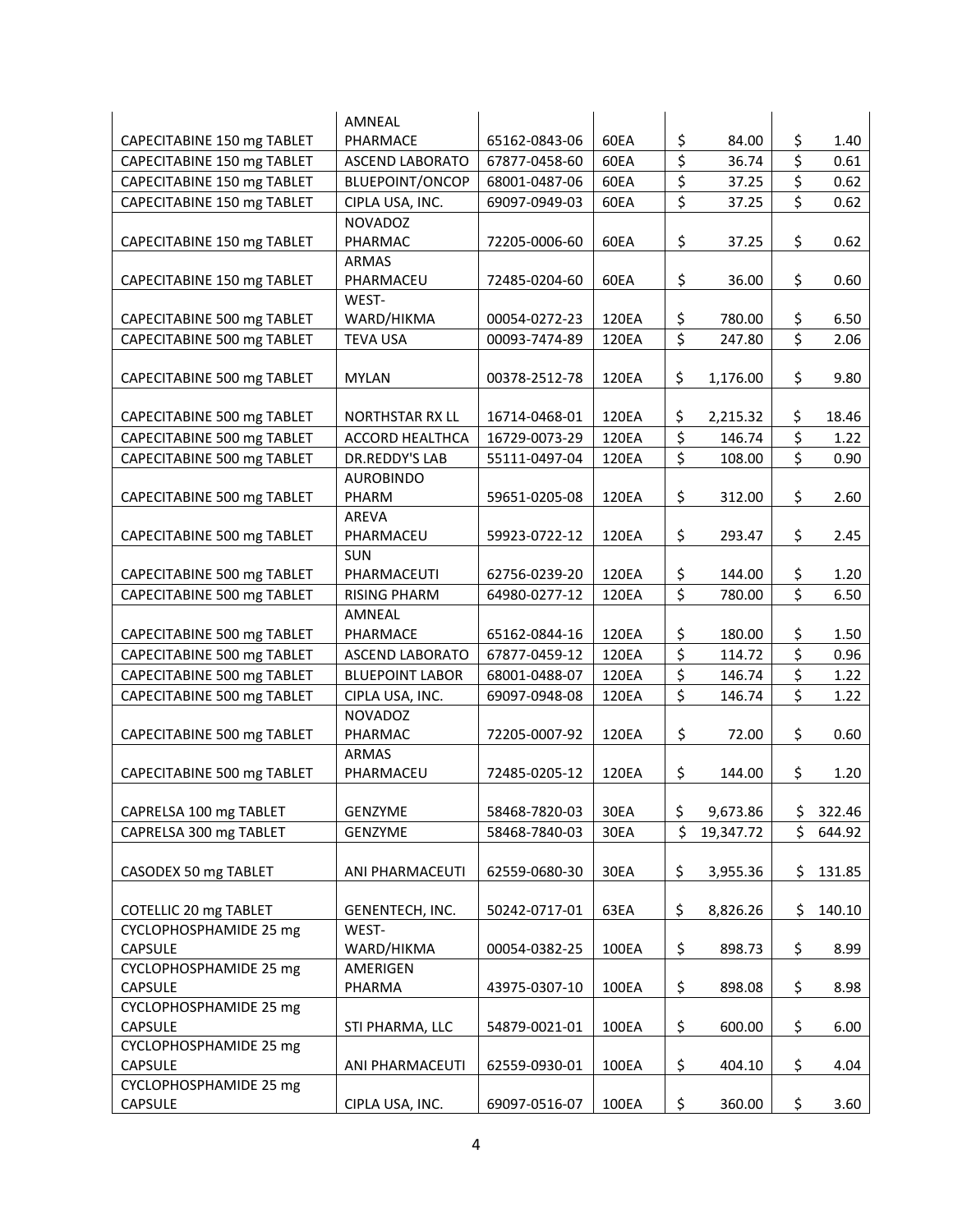| \$<br><b>TABLET</b><br>100EA<br>353.52<br>\$<br>3.54<br><b>BAXTER HEALTHCA</b><br>10019-0982-01<br>\$<br>\$<br>DAURISMO 100 mg TABLET<br>30EA<br>23,623.32<br>787.44<br>PFIZER US PHARM<br>00069-1531-30<br>\$<br>\$<br>23,623.32<br>DAURISMO 25 mg TABLET<br>PFIZER US PHARM<br>00069-0298-60<br>60EA<br>393.72<br><b>BMS</b><br>\$<br>\$<br>DROXIA 200 mg CAPSULE<br>ONCO/IMMUN<br>00003-6335-17<br>60EA<br>54.49<br>0.91<br><b>BMS</b><br>\$<br>\$<br>DROXIA 300 mg CAPSULE<br>00003-6336-17<br>60EA<br>ONCO/IMMUN<br>54.49<br>0.91<br><b>BMS</b><br>\$<br>\$<br>DROXIA 400 mg CAPSULE<br>ONCO/IMMUN<br>00003-6337-17<br>60EA<br>0.97<br>58.31<br>00013-0132-02<br>100EA<br>\$<br>2,010.94<br>\$<br>20.11<br>EMCYT 140 mg CAPSULE<br>PHARMACI/PFIZER<br>\$<br>\$<br>ERIVEDGE 150 mg CAPSULE<br>28EA<br>529.76<br>50242-0140-01<br>14,833.31<br>GENENTECH, INC.<br>\$<br>\$<br>ERLEADA 60 mg TABLET<br>120EA<br>16,231.51<br>135.26<br><b>JANSSEN BIOTECH</b><br>59676-0600-12<br>\$<br>\$<br>30EA<br>7,746.98<br>258.23<br>ERLOTINIB HCL 100 mg TABLET<br><b>TEVA USA</b><br>00093-7663-56<br>\$<br>ERLOTINIB HCL 100 mg TABLET<br>30EA<br>8,177.38<br>\$<br>272.58<br><b>MYLAN</b><br>00378-7132-93<br>\$<br>\$<br>ERLOTINIB HCL 100 mg TABLET<br><b>BRECKENRIDGE</b><br>480.00<br>16.00<br>51991-0891-33<br>30EA<br>AREVA<br>ERLOTINIB HCL 100 mg TABLET<br>\$<br>3,960.00<br>\$<br>PHARMACEU<br>59923-0726-30<br>30EA<br>132.00<br><b>SUN</b><br>\$<br>ERLOTINIB HCL 100 mg TABLET<br>63304-0096-30<br>30EA<br>\$<br>64.46<br>PHARMACEUTI<br>1,933.75<br><b>ZYDUS</b><br>\$<br>\$<br>ERLOTINIB HCL 100 mg TABLET<br>30EA<br>336.00<br>PHARMACEU<br>68382-0914-06<br>11.20<br><b>NOVADOZ</b><br>\$<br>\$<br>ERLOTINIB HCL 100 mg TABLET<br>72205-0081-30<br>30EA<br>480.00<br>16.00<br>PHARMAC<br><b>ARMAS</b><br>\$<br>\$<br>ERLOTINIB HCL 100 mg TABLET<br>72485-0218-30<br>30EA<br>480.00<br>16.00<br>PHARMACEU<br>\$<br>\$<br>ERLOTINIB HCL 150 mg TABLET<br><b>TEVA USA</b><br>00093-7664-56<br>30EA<br>8,762.41<br>292.08<br>\$<br><b>MYLAN</b><br>30EA<br>9,249.22<br>\$<br>308.31<br>ERLOTINIB HCL 150 mg TABLET<br>00378-7133-93<br>\$<br>\$<br>ERLOTINIB HCL 150 mg TABLET<br><b>BRECKENRIDGE</b><br>51991-0892-33<br>30EA<br>540.00<br>18.00<br>AREVA<br>30EA<br>\$4,560.00<br>59923-0727-30<br>\$152.00<br>ERLOTINIB HCL 150 mg TABLET<br>PHARMACEU<br><b>SUN</b><br>\$<br>\$<br>30EA<br>2,190.61<br>73.02<br>ERLOTINIB HCL 150 mg TABLET<br>PHARMACEUTI<br>63304-0135-30<br><b>ZYDUS</b><br>\$<br>\$<br>30EA<br>ERLOTINIB HCL 150 mg TABLET<br>PHARMACEU<br>68382-0915-06<br>378.00<br>12.60<br>NOVADOZ<br>\$<br>\$<br>ERLOTINIB HCL 150 mg TABLET<br>30EA<br>18.00<br>PHARMAC<br>72205-0082-30<br>540.00<br>ARMAS<br>\$<br>\$<br>ERLOTINIB HCL 150 mg TABLET<br>PHARMACEU<br>72485-0219-30<br>30EA<br>540.00<br>18.00<br>\$<br>\$<br>ERLOTINIB HCL 25 mg TABLET<br><b>TEVA USA</b><br>00093-7662-56<br>30EA<br>2,008.42<br>66.95<br>\$<br>ERLOTINIB HCL 25 mg TABLET<br><b>MYLAN</b><br>00378-7131-93<br>30EA<br>\$<br>99.24<br>2,977.20<br>\$<br>\$<br>ERLOTINIB HCL 25 mg TABLET<br><b>BRECKENRIDGE</b><br>30EA<br>12.00<br>51991-0890-33<br>360.00<br>AREVA<br>\$<br>\$<br>ERLOTINIB HCL 25 mg TABLET<br>59923-0725-30<br>30EA<br>1,680.00<br>56.00<br>PHARMACEU | CYCLOPHOSPHAMIDE 25 mg |  |  |  |  |
|----------------------------------------------------------------------------------------------------------------------------------------------------------------------------------------------------------------------------------------------------------------------------------------------------------------------------------------------------------------------------------------------------------------------------------------------------------------------------------------------------------------------------------------------------------------------------------------------------------------------------------------------------------------------------------------------------------------------------------------------------------------------------------------------------------------------------------------------------------------------------------------------------------------------------------------------------------------------------------------------------------------------------------------------------------------------------------------------------------------------------------------------------------------------------------------------------------------------------------------------------------------------------------------------------------------------------------------------------------------------------------------------------------------------------------------------------------------------------------------------------------------------------------------------------------------------------------------------------------------------------------------------------------------------------------------------------------------------------------------------------------------------------------------------------------------------------------------------------------------------------------------------------------------------------------------------------------------------------------------------------------------------------------------------------------------------------------------------------------------------------------------------------------------------------------------------------------------------------------------------------------------------------------------------------------------------------------------------------------------------------------------------------------------------------------------------------------------------------------------------------------------------------------------------------------------------------------------------------------------------------------------------------------------------------------------------------------------------------------------------------------------------------------------------------------------------------------------------------------------------------------------------------------------------------------------------------------------------------------------------------------------------------------------------------------------------------------------------------------------------------------------------------------------------------------------------------------------------------------------------------------------------------------------|------------------------|--|--|--|--|
|                                                                                                                                                                                                                                                                                                                                                                                                                                                                                                                                                                                                                                                                                                                                                                                                                                                                                                                                                                                                                                                                                                                                                                                                                                                                                                                                                                                                                                                                                                                                                                                                                                                                                                                                                                                                                                                                                                                                                                                                                                                                                                                                                                                                                                                                                                                                                                                                                                                                                                                                                                                                                                                                                                                                                                                                                                                                                                                                                                                                                                                                                                                                                                                                                                                                                        |                        |  |  |  |  |
|                                                                                                                                                                                                                                                                                                                                                                                                                                                                                                                                                                                                                                                                                                                                                                                                                                                                                                                                                                                                                                                                                                                                                                                                                                                                                                                                                                                                                                                                                                                                                                                                                                                                                                                                                                                                                                                                                                                                                                                                                                                                                                                                                                                                                                                                                                                                                                                                                                                                                                                                                                                                                                                                                                                                                                                                                                                                                                                                                                                                                                                                                                                                                                                                                                                                                        |                        |  |  |  |  |
|                                                                                                                                                                                                                                                                                                                                                                                                                                                                                                                                                                                                                                                                                                                                                                                                                                                                                                                                                                                                                                                                                                                                                                                                                                                                                                                                                                                                                                                                                                                                                                                                                                                                                                                                                                                                                                                                                                                                                                                                                                                                                                                                                                                                                                                                                                                                                                                                                                                                                                                                                                                                                                                                                                                                                                                                                                                                                                                                                                                                                                                                                                                                                                                                                                                                                        |                        |  |  |  |  |
|                                                                                                                                                                                                                                                                                                                                                                                                                                                                                                                                                                                                                                                                                                                                                                                                                                                                                                                                                                                                                                                                                                                                                                                                                                                                                                                                                                                                                                                                                                                                                                                                                                                                                                                                                                                                                                                                                                                                                                                                                                                                                                                                                                                                                                                                                                                                                                                                                                                                                                                                                                                                                                                                                                                                                                                                                                                                                                                                                                                                                                                                                                                                                                                                                                                                                        |                        |  |  |  |  |
|                                                                                                                                                                                                                                                                                                                                                                                                                                                                                                                                                                                                                                                                                                                                                                                                                                                                                                                                                                                                                                                                                                                                                                                                                                                                                                                                                                                                                                                                                                                                                                                                                                                                                                                                                                                                                                                                                                                                                                                                                                                                                                                                                                                                                                                                                                                                                                                                                                                                                                                                                                                                                                                                                                                                                                                                                                                                                                                                                                                                                                                                                                                                                                                                                                                                                        |                        |  |  |  |  |
|                                                                                                                                                                                                                                                                                                                                                                                                                                                                                                                                                                                                                                                                                                                                                                                                                                                                                                                                                                                                                                                                                                                                                                                                                                                                                                                                                                                                                                                                                                                                                                                                                                                                                                                                                                                                                                                                                                                                                                                                                                                                                                                                                                                                                                                                                                                                                                                                                                                                                                                                                                                                                                                                                                                                                                                                                                                                                                                                                                                                                                                                                                                                                                                                                                                                                        |                        |  |  |  |  |
|                                                                                                                                                                                                                                                                                                                                                                                                                                                                                                                                                                                                                                                                                                                                                                                                                                                                                                                                                                                                                                                                                                                                                                                                                                                                                                                                                                                                                                                                                                                                                                                                                                                                                                                                                                                                                                                                                                                                                                                                                                                                                                                                                                                                                                                                                                                                                                                                                                                                                                                                                                                                                                                                                                                                                                                                                                                                                                                                                                                                                                                                                                                                                                                                                                                                                        |                        |  |  |  |  |
|                                                                                                                                                                                                                                                                                                                                                                                                                                                                                                                                                                                                                                                                                                                                                                                                                                                                                                                                                                                                                                                                                                                                                                                                                                                                                                                                                                                                                                                                                                                                                                                                                                                                                                                                                                                                                                                                                                                                                                                                                                                                                                                                                                                                                                                                                                                                                                                                                                                                                                                                                                                                                                                                                                                                                                                                                                                                                                                                                                                                                                                                                                                                                                                                                                                                                        |                        |  |  |  |  |
|                                                                                                                                                                                                                                                                                                                                                                                                                                                                                                                                                                                                                                                                                                                                                                                                                                                                                                                                                                                                                                                                                                                                                                                                                                                                                                                                                                                                                                                                                                                                                                                                                                                                                                                                                                                                                                                                                                                                                                                                                                                                                                                                                                                                                                                                                                                                                                                                                                                                                                                                                                                                                                                                                                                                                                                                                                                                                                                                                                                                                                                                                                                                                                                                                                                                                        |                        |  |  |  |  |
|                                                                                                                                                                                                                                                                                                                                                                                                                                                                                                                                                                                                                                                                                                                                                                                                                                                                                                                                                                                                                                                                                                                                                                                                                                                                                                                                                                                                                                                                                                                                                                                                                                                                                                                                                                                                                                                                                                                                                                                                                                                                                                                                                                                                                                                                                                                                                                                                                                                                                                                                                                                                                                                                                                                                                                                                                                                                                                                                                                                                                                                                                                                                                                                                                                                                                        |                        |  |  |  |  |
|                                                                                                                                                                                                                                                                                                                                                                                                                                                                                                                                                                                                                                                                                                                                                                                                                                                                                                                                                                                                                                                                                                                                                                                                                                                                                                                                                                                                                                                                                                                                                                                                                                                                                                                                                                                                                                                                                                                                                                                                                                                                                                                                                                                                                                                                                                                                                                                                                                                                                                                                                                                                                                                                                                                                                                                                                                                                                                                                                                                                                                                                                                                                                                                                                                                                                        |                        |  |  |  |  |
|                                                                                                                                                                                                                                                                                                                                                                                                                                                                                                                                                                                                                                                                                                                                                                                                                                                                                                                                                                                                                                                                                                                                                                                                                                                                                                                                                                                                                                                                                                                                                                                                                                                                                                                                                                                                                                                                                                                                                                                                                                                                                                                                                                                                                                                                                                                                                                                                                                                                                                                                                                                                                                                                                                                                                                                                                                                                                                                                                                                                                                                                                                                                                                                                                                                                                        |                        |  |  |  |  |
|                                                                                                                                                                                                                                                                                                                                                                                                                                                                                                                                                                                                                                                                                                                                                                                                                                                                                                                                                                                                                                                                                                                                                                                                                                                                                                                                                                                                                                                                                                                                                                                                                                                                                                                                                                                                                                                                                                                                                                                                                                                                                                                                                                                                                                                                                                                                                                                                                                                                                                                                                                                                                                                                                                                                                                                                                                                                                                                                                                                                                                                                                                                                                                                                                                                                                        |                        |  |  |  |  |
|                                                                                                                                                                                                                                                                                                                                                                                                                                                                                                                                                                                                                                                                                                                                                                                                                                                                                                                                                                                                                                                                                                                                                                                                                                                                                                                                                                                                                                                                                                                                                                                                                                                                                                                                                                                                                                                                                                                                                                                                                                                                                                                                                                                                                                                                                                                                                                                                                                                                                                                                                                                                                                                                                                                                                                                                                                                                                                                                                                                                                                                                                                                                                                                                                                                                                        |                        |  |  |  |  |
|                                                                                                                                                                                                                                                                                                                                                                                                                                                                                                                                                                                                                                                                                                                                                                                                                                                                                                                                                                                                                                                                                                                                                                                                                                                                                                                                                                                                                                                                                                                                                                                                                                                                                                                                                                                                                                                                                                                                                                                                                                                                                                                                                                                                                                                                                                                                                                                                                                                                                                                                                                                                                                                                                                                                                                                                                                                                                                                                                                                                                                                                                                                                                                                                                                                                                        |                        |  |  |  |  |
|                                                                                                                                                                                                                                                                                                                                                                                                                                                                                                                                                                                                                                                                                                                                                                                                                                                                                                                                                                                                                                                                                                                                                                                                                                                                                                                                                                                                                                                                                                                                                                                                                                                                                                                                                                                                                                                                                                                                                                                                                                                                                                                                                                                                                                                                                                                                                                                                                                                                                                                                                                                                                                                                                                                                                                                                                                                                                                                                                                                                                                                                                                                                                                                                                                                                                        |                        |  |  |  |  |
|                                                                                                                                                                                                                                                                                                                                                                                                                                                                                                                                                                                                                                                                                                                                                                                                                                                                                                                                                                                                                                                                                                                                                                                                                                                                                                                                                                                                                                                                                                                                                                                                                                                                                                                                                                                                                                                                                                                                                                                                                                                                                                                                                                                                                                                                                                                                                                                                                                                                                                                                                                                                                                                                                                                                                                                                                                                                                                                                                                                                                                                                                                                                                                                                                                                                                        |                        |  |  |  |  |
|                                                                                                                                                                                                                                                                                                                                                                                                                                                                                                                                                                                                                                                                                                                                                                                                                                                                                                                                                                                                                                                                                                                                                                                                                                                                                                                                                                                                                                                                                                                                                                                                                                                                                                                                                                                                                                                                                                                                                                                                                                                                                                                                                                                                                                                                                                                                                                                                                                                                                                                                                                                                                                                                                                                                                                                                                                                                                                                                                                                                                                                                                                                                                                                                                                                                                        |                        |  |  |  |  |
|                                                                                                                                                                                                                                                                                                                                                                                                                                                                                                                                                                                                                                                                                                                                                                                                                                                                                                                                                                                                                                                                                                                                                                                                                                                                                                                                                                                                                                                                                                                                                                                                                                                                                                                                                                                                                                                                                                                                                                                                                                                                                                                                                                                                                                                                                                                                                                                                                                                                                                                                                                                                                                                                                                                                                                                                                                                                                                                                                                                                                                                                                                                                                                                                                                                                                        |                        |  |  |  |  |
|                                                                                                                                                                                                                                                                                                                                                                                                                                                                                                                                                                                                                                                                                                                                                                                                                                                                                                                                                                                                                                                                                                                                                                                                                                                                                                                                                                                                                                                                                                                                                                                                                                                                                                                                                                                                                                                                                                                                                                                                                                                                                                                                                                                                                                                                                                                                                                                                                                                                                                                                                                                                                                                                                                                                                                                                                                                                                                                                                                                                                                                                                                                                                                                                                                                                                        |                        |  |  |  |  |
|                                                                                                                                                                                                                                                                                                                                                                                                                                                                                                                                                                                                                                                                                                                                                                                                                                                                                                                                                                                                                                                                                                                                                                                                                                                                                                                                                                                                                                                                                                                                                                                                                                                                                                                                                                                                                                                                                                                                                                                                                                                                                                                                                                                                                                                                                                                                                                                                                                                                                                                                                                                                                                                                                                                                                                                                                                                                                                                                                                                                                                                                                                                                                                                                                                                                                        |                        |  |  |  |  |
|                                                                                                                                                                                                                                                                                                                                                                                                                                                                                                                                                                                                                                                                                                                                                                                                                                                                                                                                                                                                                                                                                                                                                                                                                                                                                                                                                                                                                                                                                                                                                                                                                                                                                                                                                                                                                                                                                                                                                                                                                                                                                                                                                                                                                                                                                                                                                                                                                                                                                                                                                                                                                                                                                                                                                                                                                                                                                                                                                                                                                                                                                                                                                                                                                                                                                        |                        |  |  |  |  |
|                                                                                                                                                                                                                                                                                                                                                                                                                                                                                                                                                                                                                                                                                                                                                                                                                                                                                                                                                                                                                                                                                                                                                                                                                                                                                                                                                                                                                                                                                                                                                                                                                                                                                                                                                                                                                                                                                                                                                                                                                                                                                                                                                                                                                                                                                                                                                                                                                                                                                                                                                                                                                                                                                                                                                                                                                                                                                                                                                                                                                                                                                                                                                                                                                                                                                        |                        |  |  |  |  |
|                                                                                                                                                                                                                                                                                                                                                                                                                                                                                                                                                                                                                                                                                                                                                                                                                                                                                                                                                                                                                                                                                                                                                                                                                                                                                                                                                                                                                                                                                                                                                                                                                                                                                                                                                                                                                                                                                                                                                                                                                                                                                                                                                                                                                                                                                                                                                                                                                                                                                                                                                                                                                                                                                                                                                                                                                                                                                                                                                                                                                                                                                                                                                                                                                                                                                        |                        |  |  |  |  |
|                                                                                                                                                                                                                                                                                                                                                                                                                                                                                                                                                                                                                                                                                                                                                                                                                                                                                                                                                                                                                                                                                                                                                                                                                                                                                                                                                                                                                                                                                                                                                                                                                                                                                                                                                                                                                                                                                                                                                                                                                                                                                                                                                                                                                                                                                                                                                                                                                                                                                                                                                                                                                                                                                                                                                                                                                                                                                                                                                                                                                                                                                                                                                                                                                                                                                        |                        |  |  |  |  |
|                                                                                                                                                                                                                                                                                                                                                                                                                                                                                                                                                                                                                                                                                                                                                                                                                                                                                                                                                                                                                                                                                                                                                                                                                                                                                                                                                                                                                                                                                                                                                                                                                                                                                                                                                                                                                                                                                                                                                                                                                                                                                                                                                                                                                                                                                                                                                                                                                                                                                                                                                                                                                                                                                                                                                                                                                                                                                                                                                                                                                                                                                                                                                                                                                                                                                        |                        |  |  |  |  |
|                                                                                                                                                                                                                                                                                                                                                                                                                                                                                                                                                                                                                                                                                                                                                                                                                                                                                                                                                                                                                                                                                                                                                                                                                                                                                                                                                                                                                                                                                                                                                                                                                                                                                                                                                                                                                                                                                                                                                                                                                                                                                                                                                                                                                                                                                                                                                                                                                                                                                                                                                                                                                                                                                                                                                                                                                                                                                                                                                                                                                                                                                                                                                                                                                                                                                        |                        |  |  |  |  |
|                                                                                                                                                                                                                                                                                                                                                                                                                                                                                                                                                                                                                                                                                                                                                                                                                                                                                                                                                                                                                                                                                                                                                                                                                                                                                                                                                                                                                                                                                                                                                                                                                                                                                                                                                                                                                                                                                                                                                                                                                                                                                                                                                                                                                                                                                                                                                                                                                                                                                                                                                                                                                                                                                                                                                                                                                                                                                                                                                                                                                                                                                                                                                                                                                                                                                        |                        |  |  |  |  |
|                                                                                                                                                                                                                                                                                                                                                                                                                                                                                                                                                                                                                                                                                                                                                                                                                                                                                                                                                                                                                                                                                                                                                                                                                                                                                                                                                                                                                                                                                                                                                                                                                                                                                                                                                                                                                                                                                                                                                                                                                                                                                                                                                                                                                                                                                                                                                                                                                                                                                                                                                                                                                                                                                                                                                                                                                                                                                                                                                                                                                                                                                                                                                                                                                                                                                        |                        |  |  |  |  |
|                                                                                                                                                                                                                                                                                                                                                                                                                                                                                                                                                                                                                                                                                                                                                                                                                                                                                                                                                                                                                                                                                                                                                                                                                                                                                                                                                                                                                                                                                                                                                                                                                                                                                                                                                                                                                                                                                                                                                                                                                                                                                                                                                                                                                                                                                                                                                                                                                                                                                                                                                                                                                                                                                                                                                                                                                                                                                                                                                                                                                                                                                                                                                                                                                                                                                        |                        |  |  |  |  |
|                                                                                                                                                                                                                                                                                                                                                                                                                                                                                                                                                                                                                                                                                                                                                                                                                                                                                                                                                                                                                                                                                                                                                                                                                                                                                                                                                                                                                                                                                                                                                                                                                                                                                                                                                                                                                                                                                                                                                                                                                                                                                                                                                                                                                                                                                                                                                                                                                                                                                                                                                                                                                                                                                                                                                                                                                                                                                                                                                                                                                                                                                                                                                                                                                                                                                        |                        |  |  |  |  |
|                                                                                                                                                                                                                                                                                                                                                                                                                                                                                                                                                                                                                                                                                                                                                                                                                                                                                                                                                                                                                                                                                                                                                                                                                                                                                                                                                                                                                                                                                                                                                                                                                                                                                                                                                                                                                                                                                                                                                                                                                                                                                                                                                                                                                                                                                                                                                                                                                                                                                                                                                                                                                                                                                                                                                                                                                                                                                                                                                                                                                                                                                                                                                                                                                                                                                        |                        |  |  |  |  |
|                                                                                                                                                                                                                                                                                                                                                                                                                                                                                                                                                                                                                                                                                                                                                                                                                                                                                                                                                                                                                                                                                                                                                                                                                                                                                                                                                                                                                                                                                                                                                                                                                                                                                                                                                                                                                                                                                                                                                                                                                                                                                                                                                                                                                                                                                                                                                                                                                                                                                                                                                                                                                                                                                                                                                                                                                                                                                                                                                                                                                                                                                                                                                                                                                                                                                        |                        |  |  |  |  |
|                                                                                                                                                                                                                                                                                                                                                                                                                                                                                                                                                                                                                                                                                                                                                                                                                                                                                                                                                                                                                                                                                                                                                                                                                                                                                                                                                                                                                                                                                                                                                                                                                                                                                                                                                                                                                                                                                                                                                                                                                                                                                                                                                                                                                                                                                                                                                                                                                                                                                                                                                                                                                                                                                                                                                                                                                                                                                                                                                                                                                                                                                                                                                                                                                                                                                        |                        |  |  |  |  |
|                                                                                                                                                                                                                                                                                                                                                                                                                                                                                                                                                                                                                                                                                                                                                                                                                                                                                                                                                                                                                                                                                                                                                                                                                                                                                                                                                                                                                                                                                                                                                                                                                                                                                                                                                                                                                                                                                                                                                                                                                                                                                                                                                                                                                                                                                                                                                                                                                                                                                                                                                                                                                                                                                                                                                                                                                                                                                                                                                                                                                                                                                                                                                                                                                                                                                        |                        |  |  |  |  |
|                                                                                                                                                                                                                                                                                                                                                                                                                                                                                                                                                                                                                                                                                                                                                                                                                                                                                                                                                                                                                                                                                                                                                                                                                                                                                                                                                                                                                                                                                                                                                                                                                                                                                                                                                                                                                                                                                                                                                                                                                                                                                                                                                                                                                                                                                                                                                                                                                                                                                                                                                                                                                                                                                                                                                                                                                                                                                                                                                                                                                                                                                                                                                                                                                                                                                        |                        |  |  |  |  |
|                                                                                                                                                                                                                                                                                                                                                                                                                                                                                                                                                                                                                                                                                                                                                                                                                                                                                                                                                                                                                                                                                                                                                                                                                                                                                                                                                                                                                                                                                                                                                                                                                                                                                                                                                                                                                                                                                                                                                                                                                                                                                                                                                                                                                                                                                                                                                                                                                                                                                                                                                                                                                                                                                                                                                                                                                                                                                                                                                                                                                                                                                                                                                                                                                                                                                        |                        |  |  |  |  |
|                                                                                                                                                                                                                                                                                                                                                                                                                                                                                                                                                                                                                                                                                                                                                                                                                                                                                                                                                                                                                                                                                                                                                                                                                                                                                                                                                                                                                                                                                                                                                                                                                                                                                                                                                                                                                                                                                                                                                                                                                                                                                                                                                                                                                                                                                                                                                                                                                                                                                                                                                                                                                                                                                                                                                                                                                                                                                                                                                                                                                                                                                                                                                                                                                                                                                        |                        |  |  |  |  |
|                                                                                                                                                                                                                                                                                                                                                                                                                                                                                                                                                                                                                                                                                                                                                                                                                                                                                                                                                                                                                                                                                                                                                                                                                                                                                                                                                                                                                                                                                                                                                                                                                                                                                                                                                                                                                                                                                                                                                                                                                                                                                                                                                                                                                                                                                                                                                                                                                                                                                                                                                                                                                                                                                                                                                                                                                                                                                                                                                                                                                                                                                                                                                                                                                                                                                        |                        |  |  |  |  |
|                                                                                                                                                                                                                                                                                                                                                                                                                                                                                                                                                                                                                                                                                                                                                                                                                                                                                                                                                                                                                                                                                                                                                                                                                                                                                                                                                                                                                                                                                                                                                                                                                                                                                                                                                                                                                                                                                                                                                                                                                                                                                                                                                                                                                                                                                                                                                                                                                                                                                                                                                                                                                                                                                                                                                                                                                                                                                                                                                                                                                                                                                                                                                                                                                                                                                        |                        |  |  |  |  |
|                                                                                                                                                                                                                                                                                                                                                                                                                                                                                                                                                                                                                                                                                                                                                                                                                                                                                                                                                                                                                                                                                                                                                                                                                                                                                                                                                                                                                                                                                                                                                                                                                                                                                                                                                                                                                                                                                                                                                                                                                                                                                                                                                                                                                                                                                                                                                                                                                                                                                                                                                                                                                                                                                                                                                                                                                                                                                                                                                                                                                                                                                                                                                                                                                                                                                        |                        |  |  |  |  |
|                                                                                                                                                                                                                                                                                                                                                                                                                                                                                                                                                                                                                                                                                                                                                                                                                                                                                                                                                                                                                                                                                                                                                                                                                                                                                                                                                                                                                                                                                                                                                                                                                                                                                                                                                                                                                                                                                                                                                                                                                                                                                                                                                                                                                                                                                                                                                                                                                                                                                                                                                                                                                                                                                                                                                                                                                                                                                                                                                                                                                                                                                                                                                                                                                                                                                        |                        |  |  |  |  |
|                                                                                                                                                                                                                                                                                                                                                                                                                                                                                                                                                                                                                                                                                                                                                                                                                                                                                                                                                                                                                                                                                                                                                                                                                                                                                                                                                                                                                                                                                                                                                                                                                                                                                                                                                                                                                                                                                                                                                                                                                                                                                                                                                                                                                                                                                                                                                                                                                                                                                                                                                                                                                                                                                                                                                                                                                                                                                                                                                                                                                                                                                                                                                                                                                                                                                        |                        |  |  |  |  |
|                                                                                                                                                                                                                                                                                                                                                                                                                                                                                                                                                                                                                                                                                                                                                                                                                                                                                                                                                                                                                                                                                                                                                                                                                                                                                                                                                                                                                                                                                                                                                                                                                                                                                                                                                                                                                                                                                                                                                                                                                                                                                                                                                                                                                                                                                                                                                                                                                                                                                                                                                                                                                                                                                                                                                                                                                                                                                                                                                                                                                                                                                                                                                                                                                                                                                        |                        |  |  |  |  |
|                                                                                                                                                                                                                                                                                                                                                                                                                                                                                                                                                                                                                                                                                                                                                                                                                                                                                                                                                                                                                                                                                                                                                                                                                                                                                                                                                                                                                                                                                                                                                                                                                                                                                                                                                                                                                                                                                                                                                                                                                                                                                                                                                                                                                                                                                                                                                                                                                                                                                                                                                                                                                                                                                                                                                                                                                                                                                                                                                                                                                                                                                                                                                                                                                                                                                        |                        |  |  |  |  |
|                                                                                                                                                                                                                                                                                                                                                                                                                                                                                                                                                                                                                                                                                                                                                                                                                                                                                                                                                                                                                                                                                                                                                                                                                                                                                                                                                                                                                                                                                                                                                                                                                                                                                                                                                                                                                                                                                                                                                                                                                                                                                                                                                                                                                                                                                                                                                                                                                                                                                                                                                                                                                                                                                                                                                                                                                                                                                                                                                                                                                                                                                                                                                                                                                                                                                        |                        |  |  |  |  |
|                                                                                                                                                                                                                                                                                                                                                                                                                                                                                                                                                                                                                                                                                                                                                                                                                                                                                                                                                                                                                                                                                                                                                                                                                                                                                                                                                                                                                                                                                                                                                                                                                                                                                                                                                                                                                                                                                                                                                                                                                                                                                                                                                                                                                                                                                                                                                                                                                                                                                                                                                                                                                                                                                                                                                                                                                                                                                                                                                                                                                                                                                                                                                                                                                                                                                        |                        |  |  |  |  |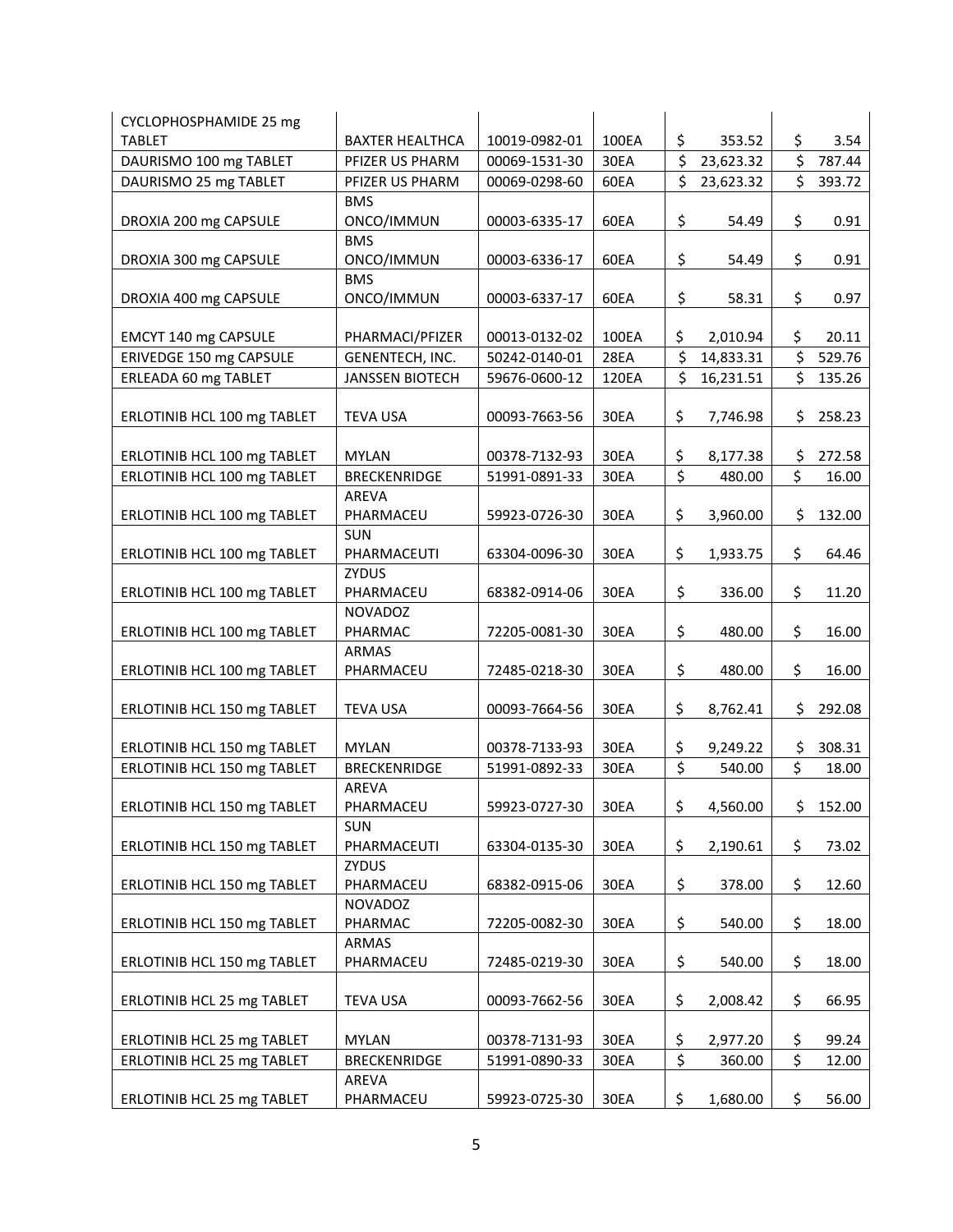|                                | <b>SUN</b>                |               |       |                  |             |     |            |
|--------------------------------|---------------------------|---------------|-------|------------------|-------------|-----|------------|
| ERLOTINIB HCL 25 mg TABLET     | PHARMACEUTI               | 63304-0095-30 | 30EA  | \$               | 744.30      | \$  | 24.81      |
|                                | <b>ZYDUS</b>              |               |       |                  |             |     |            |
| ERLOTINIB HCL 25 mg TABLET     | PHARMACEU                 | 68382-0913-06 | 30EA  | \$               | 252.00      | \$  | 8.40       |
|                                | NOVADOZ                   |               |       |                  |             |     |            |
| ERLOTINIB HCL 25 mg TABLET     | PHARMAC                   | 72205-0080-30 | 30EA  | \$               | 360.00      | \$  | 12.00      |
|                                | <b>ARMAS</b>              |               |       |                  |             |     |            |
| ERLOTINIB HCL 25 mg TABLET     | PHARMACEU                 | 72485-0217-30 | 30EA  | \$               | 360.00      | \$  | 12.00      |
|                                | WEST-                     |               |       | \$               |             |     |            |
| EVEROLIMUS 10 mg TABLET        | WARD/HIKMA<br>WEST-       | 00054-0482-13 | 30EA  |                  | 8,057.54    | \$  | 268.58     |
| EVEROLIMUS 2.5 mg TABLET       | WARD/HIKMA                | 00054-0480-13 | 30EA  | \$               | 7,703.32    | \$  | 256.78     |
|                                | WEST-                     |               |       |                  |             |     |            |
| <b>EVEROLIMUS 5 mg TABLET</b>  | WARD/HIKMA                | 00054-0481-13 | 30EA  | \$               | 8,057.54    | \$  | 268.58     |
|                                | WEST-                     |               |       |                  |             |     |            |
| EVEROLIMUS 7.5 mg TABLET       | WARD/HIKMA                | 00054-0497-13 | 30EA  | \$               | 8,057.54    | \$  | 268.58     |
|                                | ROXANE/WEST-              |               |       |                  |             |     |            |
| <b>EXEMESTANE 25 mg TABLET</b> | <b>WAR</b>                | 00054-0080-13 | 30EA  | \$               | 390.94      | \$  | 13.03      |
| <b>EXEMESTANE 25 mg TABLET</b> | <b>MYLAN</b>              | 00378-5001-93 | 30EA  | \$               | 137.80      | \$  | 4.59       |
| <b>EXEMESTANE 25 mg TABLET</b> | UPSHER-SMITH LA           | 00832-0595-30 | 30EA  | \$               | 120.00      | \$  | 4.00       |
| EXEMESTANE 25 mg TABLET        | ALVOGEN INC               | 47781-0108-30 | 30EA  | \$               | 120.00      | \$  | 4.00       |
| EXEMESTANE 25 mg TABLET        | <b>BRECKENRIDGE</b>       | 51991-0005-33 | 30EA  | \$               | 120.00      | \$  | 4.00       |
| <b>EXEMESTANE 25 mg TABLET</b> | <b>GREENSTONE LLC.</b>    |               | 30EA  | \$               | 60.00       | \$  | 2.00       |
|                                | <b>ZYDUS</b>              | 59762-2858-01 |       |                  |             |     |            |
| <b>EXEMESTANE 25 mg TABLET</b> | PHARMACEU                 | 68382-0383-06 | 30EA  | \$               | 107.66      | \$  | 3.59       |
| <b>EXEMESTANE 25 mg TABLET</b> | CIPLA USA, INC.           | 69097-0316-02 | 30EA  | \$               | 60.00       | \$  | 2.00       |
|                                | FLORIDA PHARMAC           |               |       | $\overline{\xi}$ |             | \$  |            |
| EXEMESTANE 25 mg TABLET        |                           | 71921-0190-33 | 30EA  |                  | 108.00      |     | 3.60       |
| EXKIVITY 40 mg CAPSULE         | <b>TAKEDA</b><br>PHARMACE | 63020-0040-12 | 120EA | \$               | 30,000.00   | \$  | 250.00     |
|                                |                           |               |       |                  |             |     |            |
| FARESTON 60 mg TABLET          | KYOWA KIRIN, IN           | 42747-0327-30 | 30EA  | \$               | 1,559.94    | \$  | 52.00      |
| FEMARA 2.5 mg TABLET           | <b>NOVARTIS</b>           | 00078-0249-15 | 30EA  | \$               | 842.50      | \$  | 28.08      |
| FLUTAMIDE 125 mg CAPSULE       | PAR PHARM.                | 49884-0753-13 | 180EA | \$               | 338.94      | \$  | 1.88       |
|                                | AVEO                      |               |       |                  |             |     |            |
| FOTIVDA 0.89 mg CAPSULE        | PHARMACEUT                | 45629-0089-01 | 21EA  |                  | \$30,429.60 |     | \$1,449.03 |
|                                | AVEO                      |               |       |                  |             |     |            |
| FOTIVDA 1.34 mg CAPSULE        | PHARMACEUT                | 45629-0134-01 | 21EA  | \$               | 30,429.60   |     | \$1,449.03 |
| GAVRETO 100 mg CAPSULE         | GENENTECH, INC.           | 50242-0210-60 | 60EA  | \$               | 12,130.16   | \$  | 202.17     |
| GILOTRIF 20 mg TABLET          | <b>BOEHRINGER ING.</b>    | 00597-0141-30 | 30EA  | \$               | 12,582.86   | \$  | 419.43     |
| GILOTRIF 30 mg TABLET          | <b>BOEHRINGER ING.</b>    | 00597-0137-30 | 30EA  | \$               | 12,582.86   | \$  | 419.43     |
| GILOTRIF 40 mg TABLET          | <b>BOEHRINGER ING.</b>    | 00597-0138-30 | 30EA  | \$               | 12,582.86   | \$  | 419.43     |
| GLEEVEC 100 mg TABLET          | <b>NOVARTIS</b>           | 00078-0401-34 | 90EA  | \$               | 10,112.93   | \$  | 112.37     |
| GLEOSTINE 10 mg CAPSULE        | NEXTSOURCE BIOT           | 58181-3040-05 | 5EA   | \$               | 545.82      | \$  | 109.16     |
|                                |                           |               |       |                  |             |     |            |
| GLEOSTINE 100 mg CAPSULE       | <b>NEXTSOURCE BIOT</b>    | 58181-3042-05 | 5EA   | \$               | 6,027.12    |     | \$1,205.42 |
|                                |                           |               |       |                  |             |     |            |
| GLEOSTINE 40 mg CAPSULE        | NEXTSOURCE BIOT           | 58181-3041-05 | 5EA   | \$               | 2,183.34    | \$  | 436.67     |
|                                |                           |               |       |                  |             |     |            |
| HYCAMTIN 0.25 mg CAPSULE       | <b>NOVARTIS</b>           | 00078-0672-01 | 10EA  | \$               | 1,205.92    | \$  | 120.59     |
| HYCAMTIN 1 mg CAPSULE          |                           |               | 10EA  |                  | 4,823.58    |     |            |
|                                | <b>NOVARTIS</b>           | 00078-0673-01 |       | \$               |             | \$. | 482.36     |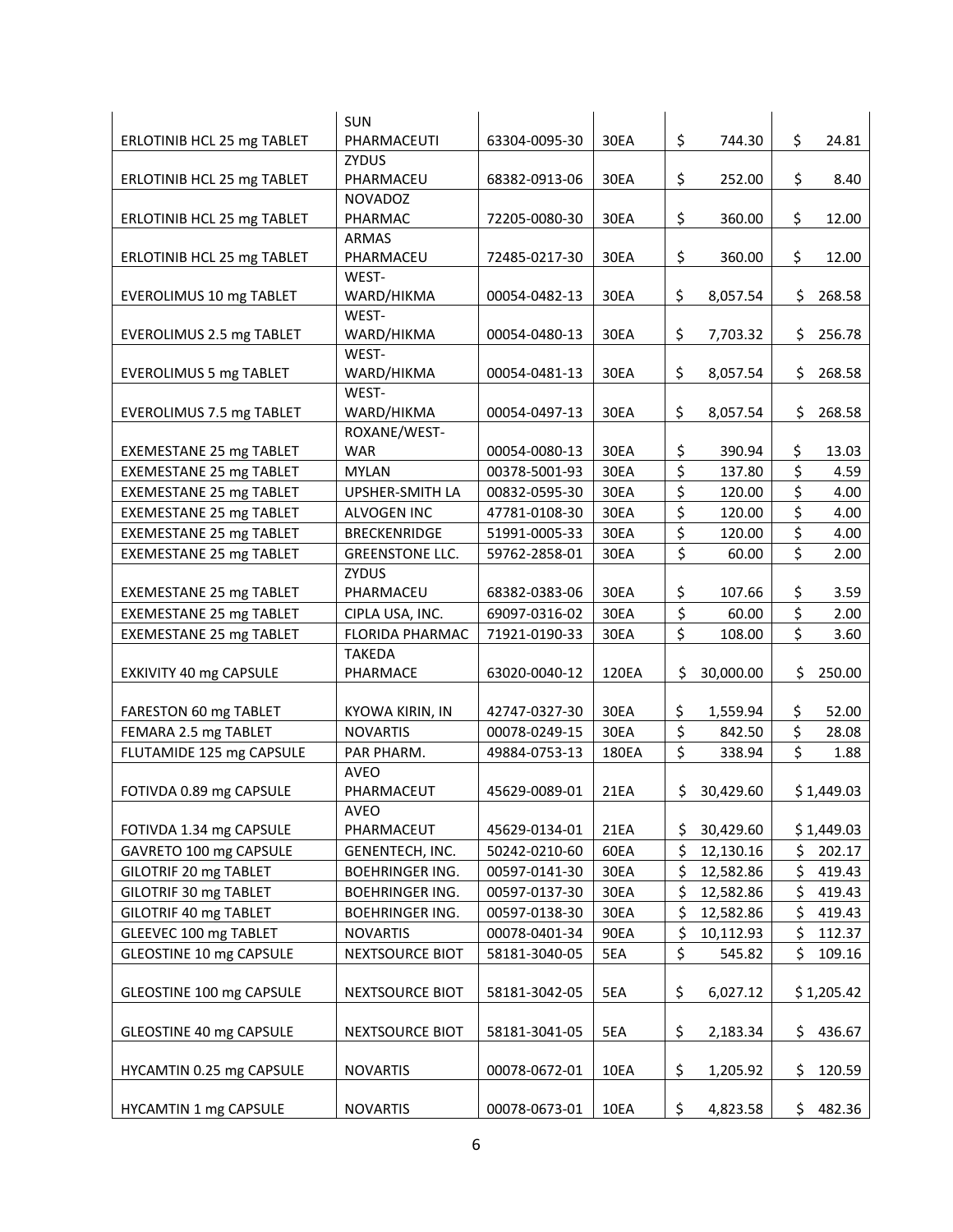|                                           | <b>BMS</b>             |               |             |                 |              |
|-------------------------------------------|------------------------|---------------|-------------|-----------------|--------------|
| HYDREA 500 mg CAPSULE                     | ONCO/IMMUN             | 00003-0830-50 | 100EA       | \$<br>163.81    | \$<br>1.64   |
| HYDROXYUREA 500 mg CAPSULE                | <b>TEVA USA</b>        | 00555-0882-02 | 100EA       | \$<br>141.53    | \$<br>1.42   |
| HYDROXYUREA 500 mg CAPSULE                | MARLEX PHARM.          | 10135-0702-01 | 100EA       | \$<br>47.98     | \$<br>0.48   |
| HYDROXYUREA 500 mg CAPSULE                | PAR PHARM.             | 49884-0724-01 | 100EA       | \$<br>67.20     | \$<br>0.67   |
| HYDROXYUREA 500 mg CAPSULE                | <b>LEADING PHARMA</b>  | 69315-0164-01 | 100EA       | \$<br>67.20     | \$<br>0.67   |
| IBRANCE 100 mg CAPSULE                    | PFIZER US PHARM        | 00069-0188-21 | 21EA        | \$<br>16,768.56 | \$<br>798.50 |
| IBRANCE 125 mg CAPSULE                    | PFIZER US PHARM        | 00069-0189-21 | 21EA        | \$<br>16,768.56 | \$<br>798.50 |
| <b>IBRANCE 75 mg CAPSULE</b>              | PFIZER US PHARM        | 00069-0187-21 | 21EA        | \$<br>16,768.56 | \$<br>798.50 |
| ICLUSIG 10 mg TABLET                      | <b>MILLENNIUM PHAR</b> | 63020-0536-30 | 30EA        | \$<br>22,570.80 | \$<br>752.36 |
| ICLUSIG 15 mg TABLET                      | MILLENNIUM PHAR        | 63020-0535-30 | 30EA        | \$<br>22,570.80 | \$<br>752.36 |
| ICLUSIG 30 mg TABLET                      | MILLENNIUM PHAR        | 63020-0533-30 | 30EA        | \$<br>22,570.80 | \$<br>752.36 |
|                                           |                        |               |             | \$              | \$           |
| ICLUSIG 45 mg TABLET                      | MILLENNIUM PHAR        | 63020-0534-30 | 30EA        | \$<br>22,570.80 | 752.36       |
| IDHIFA 100 mg TABLET                      | CELGENE/BMS            | 59572-0710-30 | 30EA        | 35,420.46       | \$1,180.68   |
| IDHIFA 50 mg TABLET                       | CELGENE/BMS            | 59572-0705-30 | 30EA        | \$<br>35,420.46 | \$1,180.68   |
| IMATINIB MESYLATE 100 mg                  | WEST-                  |               |             |                 |              |
| <b>TABLET</b>                             | WARD/HIKMA             | 00054-0248-22 | 90EA        | \$<br>1,336.98  | \$<br>14.86  |
| IMATINIB MESYLATE 100 mg                  |                        |               |             |                 |              |
| <b>TABLET</b>                             | <b>TEVA USA</b>        | 00093-7629-98 | 90EA        | \$<br>131.04    | \$<br>1.46   |
| IMATINIB MESYLATE 100 mg                  | <b>MYLAN</b>           |               |             | \$              | \$           |
| <b>TABLET</b>                             |                        | 00378-2245-77 | 90EA        | 368.21          | 4.09         |
| IMATINIB MESYLATE 100 mg<br><b>TABLET</b> | <b>NORTHSTAR RX LL</b> | 16714-0704-01 | 90EA        | \$<br>4,731.37  | \$<br>52.57  |
| IMATINIB MESYLATE 100 mg                  |                        |               |             |                 |              |
| <b>TABLET</b>                             | DR.REDDY'S LAB         | 43598-0344-90 | <b>90EA</b> | \$<br>409.12    | \$<br>4.55   |
| IMATINIB MESYLATE 100 mg                  | <b>SUN PHARMA</b>      |               |             |                 |              |
| <b>TABLET</b>                             | <b>GLOB</b>            | 47335-0472-81 | 90EA        | \$<br>177.00    | \$<br>1.97   |
| IMATINIB MESYLATE 100 mg                  |                        |               |             |                 |              |
| <b>TABLET</b>                             | <b>BRECKENRIDGE</b>    | 51991-0376-90 | <b>90EA</b> | \$<br>129.36    | \$<br>1.44   |
| IMATINIB MESYLATE 100 mg                  | <b>AUROBINDO</b>       |               |             |                 |              |
| <b>TABLET</b>                             | PHARM                  | 59651-0240-90 | 90EA        | \$<br>132.00    | \$<br>1.47   |
| IMATINIB MESYLATE 100 mg                  | AREVA                  |               |             |                 |              |
| <b>TABLET</b>                             | PHARMACEU              | 59923-0723-90 | <b>90EA</b> | \$<br>354.00    | \$<br>3.93   |
| IMATINIB MESYLATE 100 mg                  |                        |               |             |                 |              |
| <b>TABLET</b>                             | <b>APOTEX CORP</b>     | 60505-2900-09 | <b>90EA</b> | \$<br>574.84    | \$<br>6.39   |
| IMATINIB MESYLATE 100 mg                  |                        |               |             |                 |              |
| <b>TABLET</b>                             | <b>ASCEND LABORATO</b> | 67877-0633-90 | 90EA        | \$<br>354.00    | \$<br>3.93   |
| IMATINIB MESYLATE 100 mg                  |                        |               |             |                 |              |
| <b>TABLET</b>                             | <b>BLUEPOINT LABOR</b> | 68001-0490-05 | 90EA        | \$<br>177.00    | \$<br>1.97   |
| IMATINIB MESYLATE 100 mg                  | ARMAS                  |               |             |                 |              |
| <b>TABLET</b>                             | PHARMACEU              | 72485-0202-90 | 90EA        | \$<br>132.00    | \$<br>1.47   |
| IMATINIB MESYLATE 400 mg                  | WEST-                  |               |             |                 |              |
| <b>TABLET</b>                             | WARD/HIKMA             | 00054-0249-13 | 30EA        | \$<br>1,641.91  | \$<br>54.73  |
| IMATINIB MESYLATE 400 mg                  |                        |               |             |                 |              |
| <b>TABLET</b>                             | <b>TEVA USA</b>        | 00093-7630-56 | 30EA        | \$<br>157.39    | \$<br>5.25   |
| IMATINIB MESYLATE 400 mg                  |                        |               |             |                 |              |
| TABLET                                    | <b>MYLAN</b>           | 00378-2246-93 | 30EA        | \$<br>442.26    | \$<br>14.74  |
| IMATINIB MESYLATE 400 mg                  |                        |               |             |                 |              |
| <b>TABLET</b>                             | NORTHSTAR RX LL        | 16714-0705-01 | 30EA        | \$<br>2,826.77  | \$<br>94.23  |
| IMATINIB MESYLATE 400 mg                  |                        |               |             |                 |              |
| <b>TABLET</b>                             | DR.REDDY'S LAB         | 43598-0345-30 | 30EA        | \$<br>491.40    | \$<br>16.38  |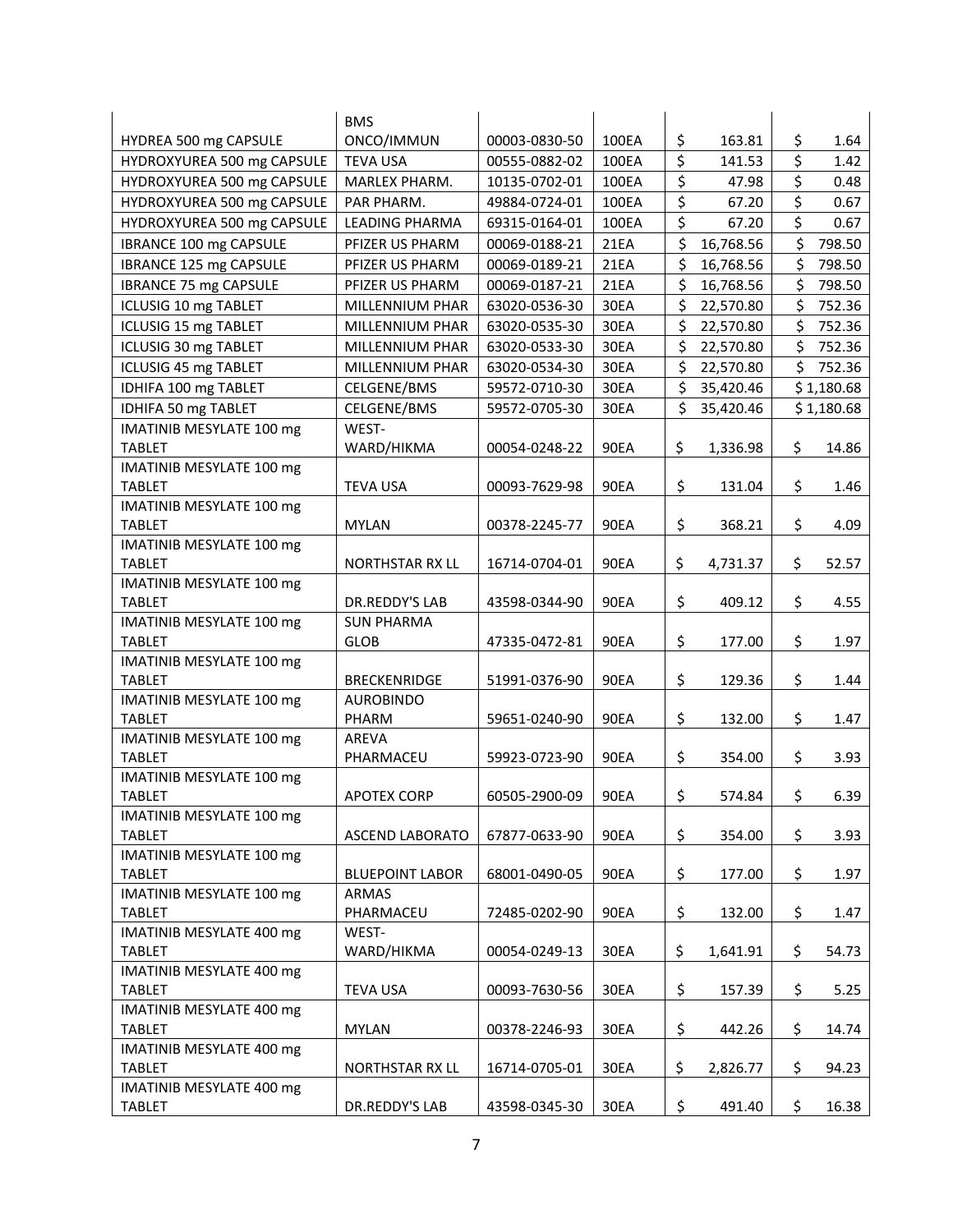| <b>IMATINIB MESYLATE 400 mg</b>                  | <b>SUN PHARMA</b>         |               |       |                                 |           |              |
|--------------------------------------------------|---------------------------|---------------|-------|---------------------------------|-----------|--------------|
| <b>TABLET</b>                                    | <b>GLOB</b>               | 47335-0475-83 | 30EA  | \$                              | 181.44    | \$<br>6.05   |
| IMATINIB MESYLATE 400 mg                         |                           |               |       |                                 |           |              |
| <b>TABLET</b>                                    | <b>BRECKENRIDGE</b>       | 51991-0377-33 | 30EA  | \$                              | 152.88    | \$<br>5.10   |
| IMATINIB MESYLATE 400 mg                         | <b>AUROBINDO</b>          |               |       |                                 |           |              |
| <b>TABLET</b>                                    | PHARM                     | 59651-0241-30 | 30EA  | \$                              | 156.00    | \$<br>5.20   |
| IMATINIB MESYLATE 400 mg                         | AREVA                     |               |       |                                 |           |              |
| <b>TABLET</b>                                    | PHARMACEU                 | 59923-0724-30 | 30EA  | \$                              | 362.88    | \$<br>12.10  |
| IMATINIB MESYLATE 400 mg                         |                           |               |       |                                 |           |              |
| <b>TABLET</b>                                    | <b>APOTEX CORP</b>        | 60505-2901-03 | 30EA  | \$                              | 690.46    | \$<br>23.02  |
| IMATINIB MESYLATE 400 mg                         |                           |               |       |                                 |           |              |
| <b>TABLET</b>                                    | <b>ASCEND LABORATO</b>    | 67877-0634-30 | 30EA  | \$                              | 362.88    | \$<br>12.10  |
| IMATINIB MESYLATE 400 mg                         |                           |               |       |                                 |           |              |
| <b>TABLET</b>                                    | <b>BLUEPOINT LABOR</b>    | 68001-0491-04 | 30EA  | \$                              | 181.44    | \$<br>6.05   |
| <b>IMATINIB MESYLATE 400 mg</b><br><b>TABLET</b> | <b>ARMAS</b><br>PHARMACEU | 72485-0203-30 | 30EA  | \$                              | 156.00    | \$<br>5.20   |
|                                                  |                           |               | 90EA  | \$                              | 19,229.24 | \$<br>213.66 |
| IMBRUVICA 140 mg CAPSULE                         | PHARMACYCLICS,            | 57962-0140-09 |       | \$                              |           | \$           |
| IMBRUVICA 140 mg CAPSULE                         | PHARMACYCLICS,            | 57962-0140-12 | 120EA |                                 | 25,638.98 | 213.66       |
| <b>INLYTA 1 mg TABLET</b>                        | PFIZER US PHARM           | 00069-0145-01 | 180EA | \$                              | 21,330.91 | \$<br>118.51 |
| <b>INLYTA 5 mg TABLET</b>                        | PFIZER US PHARM           | 00069-0151-11 | 60EA  | \$                              | 21,330.91 | \$<br>355.52 |
| INREBIC 100 mg CAPSULE                           | CELGENE/BMS               | 59572-0720-12 | 120EA | \$                              | 27,519.04 | \$<br>229.33 |
|                                                  |                           |               |       |                                 |           |              |
| IRESSA 250 mg TABLET                             | ASTRAZENECA               | 00310-0482-30 | 30EA  | \$                              | 9,346.66  | \$311.56     |
| JAKAFI 10 mg TABLET                              | <b>INCYTE CORPORAT</b>    | 50881-0010-60 | 60EA  | \$                              | 18,692.40 | \$<br>311.54 |
| JAKAFI 15 mg TABLET                              | <b>INCYTE CORPORAT</b>    | 50881-0015-60 | 60EA  | \$                              | 18,692.40 | \$<br>311.54 |
| JAKAFI 20 mg TABLET                              | <b>INCYTE CORPORAT</b>    | 50881-0020-60 | 60EA  | \$                              | 18,692.40 | \$<br>311.54 |
| JAKAFI 25 mg TABLET                              | <b>INCYTE CORPORAT</b>    | 50881-0025-60 | 60EA  | \$                              | 18,692.40 | \$<br>311.54 |
| JAKAFI 5 mg TABLET                               | <b>INCYTE CORPORAT</b>    | 50881-0005-60 | 60EA  | \$                              | 18,692.40 | \$<br>311.54 |
| KOSELUGO 10 mg CAPSULE                           | ASTRAZENECA               | 00310-0610-28 | 28EA  | \$                              | 2,747.80  | \$<br>98.14  |
|                                                  |                           |               |       |                                 |           |              |
| KOSELUGO 25 mg CAPSULE                           | ASTRAZENECA               | 00310-0625-28 | 28EA  | \$                              | 6,869.32  | \$<br>245.33 |
| LAPATINIB 250 mg TABLET                          | LUPIN PHARMACEU           | 68180-0801-36 | 150EA | \$                              | 8,660.62  | \$<br>57.74  |
| LENALIDOMIDE 15 mg CAPSULE                       | <b>TEVA USA</b>           | 00480-1244-21 | 21EA  | \$                              | 18,141.65 | \$<br>863.89 |
| LENALIDOMIDE 5 mg CAPSULE                        | <b>TEVA USA</b>           | 00480-1242-28 | 28EA  | \$                              | 24,188.83 | \$<br>863.89 |
| LETROZOLE 2.5 mg TABLET                          | <b>TEVA USA</b>           | 00093-7620-56 | 30EA  | \$                              | 13.20     | \$<br>0.44   |
| LETROZOLE 2.5 mg TABLET                          | ACCORD HEALTHCA           | 16729-0034-10 | 30EA  | \$                              | 10.80     | \$<br>0.36   |
| LETROZOLE 2.5 mg TABLET                          | <b>BRECKENRIDGE</b>       | 51991-0759-33 | 30EA  | \$                              | 10.80     | \$<br>0.36   |
|                                                  | <b>AUROBINDO</b>          |               |       |                                 |           |              |
| LETROZOLE 2.5 mg TABLET                          | PHARM                     | 59651-0180-30 | 30EA  | \$                              | 10.80     | \$<br>0.36   |
| LETROZOLE 2.5 mg TABLET                          | <b>CHARTWELL RX LL</b>    | 62135-0491-30 | 30EA  | \$                              | 90.00     | \$<br>3.00   |
|                                                  | <b>SUN</b>                |               |       |                                 |           |              |
| LETROZOLE 2.5 mg TABLET                          | PHARMACEUTI               | 62756-0511-83 | 30EA  | \$                              | 9.00      | \$<br>0.30   |
| LETROZOLE 2.5 mg TABLET                          | APP/FRESENIUS K           | 63323-0772-30 | 30EA  | \$                              | 60.44     | \$<br>2.01   |
| LETROZOLE 2.5 mg TABLET                          | YILING PHARMACE           | 69117-0004-01 | 30EA  | \$                              | 25.14     | \$<br>0.84   |
| LEUKERAN 2 mg TABLET                             | ASPEN/PRASCO LA           | 76388-0635-25 | 25EA  | $\overline{\boldsymbol{\zeta}}$ | 795.52    | \$<br>31.82  |
| LONSURF 15 mg-6.14 mg                            |                           |               |       |                                 |           |              |
| <b>TABLET</b>                                    | TAIHO ONCOLOGY            | 64842-1025-01 | 20EA  | \$                              | 4,512.11  | \$<br>225.61 |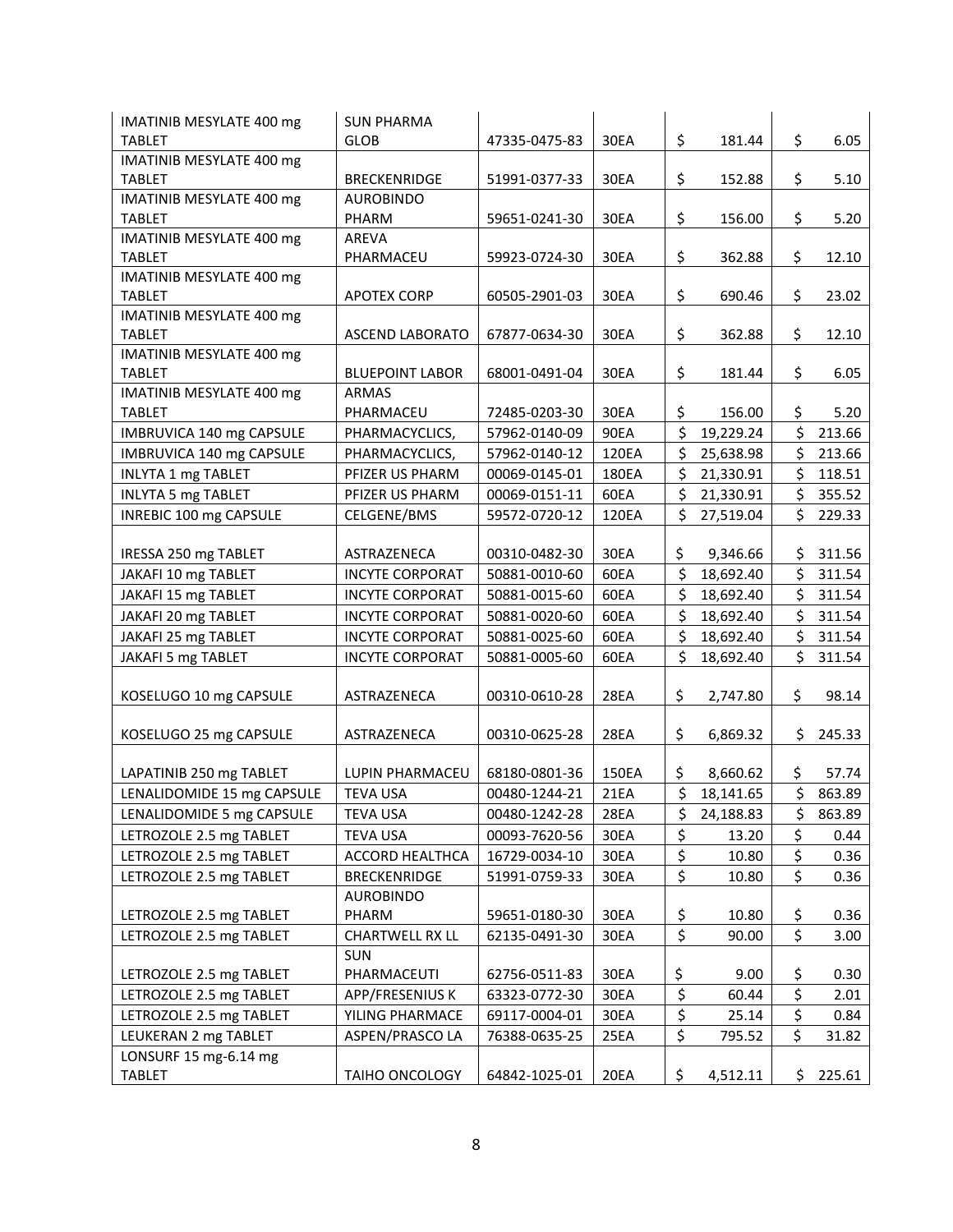| LONSURF 20 mg-8.19 mg                 |                             |               |             |                      |           |     |            |
|---------------------------------------|-----------------------------|---------------|-------------|----------------------|-----------|-----|------------|
| <b>TABLET</b>                         | <b>TAIHO ONCOLOGY</b>       | 64842-1020-01 | 20EA        | \$                   | 6,016.15  | \$  | 300.81     |
| LORBRENA 100 mg TABLET                | PFIZER US PHARM             | 00069-0231-01 | 30EA        | \$                   | 22,410.13 | \$  | 747.00     |
|                                       |                             |               |             |                      |           |     |            |
| LORBRENA 25 mg TABLET                 | PFIZER US PHARM             | 00069-0227-01 | 30EA        | \$                   | 7,470.06  | \$  | 249.00     |
| LUMAKRAS 120 mg TABLET                | AMGEN                       | 55513-0488-24 | 240EA       | $\boldsymbol{\zeta}$ | 22,124.40 | \$  | 92.18      |
| LUMAKRAS 120 mg TABLET                | AMGEN                       | 55513-0488-40 | 240EA       | \$                   | 22,124.40 | \$  | 92.18      |
|                                       |                             |               |             |                      |           |     |            |
| LYNPARZA 100 mg TABLET                | ASTRAZENECA                 | 00310-0668-60 | 60EA        | \$                   | 8,929.42  | \$  | 148.82     |
|                                       |                             |               | 60EA        |                      |           |     |            |
| LYNPARZA 150 mg TABLET                | ASTRAZENECA                 | 00310-0679-60 |             | \$                   | 8,929.42  | \$  | 148.82     |
| LYSODREN 500 mg TABLET                | <b>LABORATOIRE HRA</b>      | 76336-0080-60 | 100EA       | \$                   | 1,398.48  | \$. | 13.98      |
| MATULANE 50 mg CAPSULE                | <b>LEADIANT BIOSCI</b>      | 54482-0054-01 | 100EA       | \$                   | 14,362.93 | \$  | 143.63     |
| MEGESTROL ACETATE 20 mg               |                             |               |             |                      |           |     |            |
| <b>TABLET</b>                         | <b>TEVA USA</b>             | 00555-0606-02 | 100EA       | \$                   | 43.26     | \$  | 0.43       |
| MEGESTROL ACETATE 20 mg               |                             |               |             |                      |           |     |            |
| <b>TABLET</b>                         | PAR PHARM.                  | 49884-0289-01 | 100EA       | \$                   | 22.80     | \$  | 0.23       |
| MEGESTROL ACETATE 20 mg               |                             |               |             |                      |           |     |            |
| <b>TABLET</b>                         | <b>STRIDES PHARMA</b>       | 64380-0158-01 | 100EA       | \$                   | 22.80     | \$  | 0.23       |
| MEGESTROL ACETATE 40 mg               |                             |               |             |                      |           |     |            |
| <b>TABLET</b>                         | <b>TEVA USA</b>             | 00555-0607-02 | 100EA       | \$                   | 83.76     | \$  | 0.84       |
| MEGESTROL ACETATE 40 mg               |                             |               |             |                      |           |     |            |
| <b>TABLET</b>                         | PAR PHARM.                  | 49884-0290-01 | 100EA       | \$                   | 38.40     | \$  | 0.38       |
| MEGESTROL ACETATE 40 mg               |                             |               |             |                      |           |     |            |
| <b>TABLET</b>                         | <b>STRIDES PHARMA</b>       | 64380-0159-01 | 100EA       | \$                   | 38.40     | \$  | 0.38       |
| MEKINIST 0.5 mg TABLET                | <b>NOVARTIS</b>             | 00078-0666-15 | 30EA        | \$                   | 4,687.10  | \$  | 156.24     |
| MEKINIST 2 mg TABLET                  | <b>NOVARTIS</b>             | 00078-0668-15 | 30EA        | \$                   | 15,952.60 | \$  | 531.75     |
| MEKTOVI 15 mg TABLET                  |                             | 70255-0010-02 | 180EA       | \$                   | 15,745.64 | \$  | 87.48      |
|                                       | ARRAY/PFIZER                |               |             | \$                   |           | \$  |            |
| MELPHALAN 2 mg TABLET                 | ALVOGEN INC<br>ROXANE/WEST- | 47781-0200-50 | <b>50EA</b> |                      | 549.56    |     | 10.99      |
| MERCAPTOPURINE 50 mg                  |                             |               |             |                      |           |     |            |
| <b>TABLET</b>                         | <b>WAR</b>                  | 00054-4581-11 | 25EA        | \$                   | 95.10     | \$  | 3.80       |
| MERCAPTOPURINE 50 mg<br><b>TABLET</b> | <b>MYLAN</b>                | 00378-3547-52 | 25EA        | \$                   | 95.10     | \$  | 3.80       |
|                                       | <b>QUINN</b>                |               |             |                      |           |     |            |
| MERCAPTOPURINE 50 mg<br>TABLET        | PHARMACEU                   | 69076-0913-02 | 25EA        | \$                   | 95.10     | \$  | 3.80       |
|                                       | ROXANE/WEST-                |               |             |                      |           |     |            |
| METHOTREXATE 2.5 mg TABLET            | <b>WAR</b>                  | 00054-4550-15 | 36EA        | \$                   | 78.00     | \$  | 2.17       |
| METHOTREXATE 2.5 mg TABLET            | <b>TEVA USA</b>             | 00555-0572-35 | 36EA        | \$                   | 120.36    | \$  | 3.34       |
|                                       | <b>SUN PHARMA</b>           |               |             |                      |           |     |            |
| METHOTREXATE 2.5 mg TABLET            | <b>GLOB</b>                 | 47335-0235-96 | 36EA        | \$                   | 31.32     | \$  | 0.87       |
| MYLERAN 2 mg TABLET                   | ASPEN/PRASCO LA             | 76388-0713-25 | 25EA        | \$                   | 702.70    | \$  | 28.11      |
|                                       | <b>PUMA</b>                 |               |             |                      |           |     |            |
| NERLYNX 40 mg TABLET                  | <b>BIOTECHNOL</b>           | 70437-0240-33 | 133EA       | \$                   | 17,088.00 | \$  | 128.48     |
| NEXAVAR 200 mg TABLET                 | BAYER, PHARM DIV            | 50419-0488-58 | 120EA       | \$                   | 26,631.36 | \$  | 221.93     |
| NUBEQA 300 mg TABLET                  | BAYER, PHARM DIV            | 50419-0395-01 | 120EA       | \$                   | 14,703.84 | \$  | 122.53     |
| ODOMZO 200 mg CAPSULE                 | NOVARTIS/SUN PH             | 00078-0645-15 | 30EA        | \$                   | 12,072.00 | \$  | 402.40     |
|                                       | <b>SUN PHARMA</b>           |               |             |                      |           |     |            |
| ODOMZO 200 mg CAPSULE                 | <b>GLOB</b>                 | 47335-0303-83 | 30EA        | \$                   | 14,954.42 | \$  | 498.48     |
| ONUREG 200 mg TABLET                  | CELGENE/BMS                 | 59572-0730-14 | 14EA        | \$                   | 25,389.73 |     | \$1,813.55 |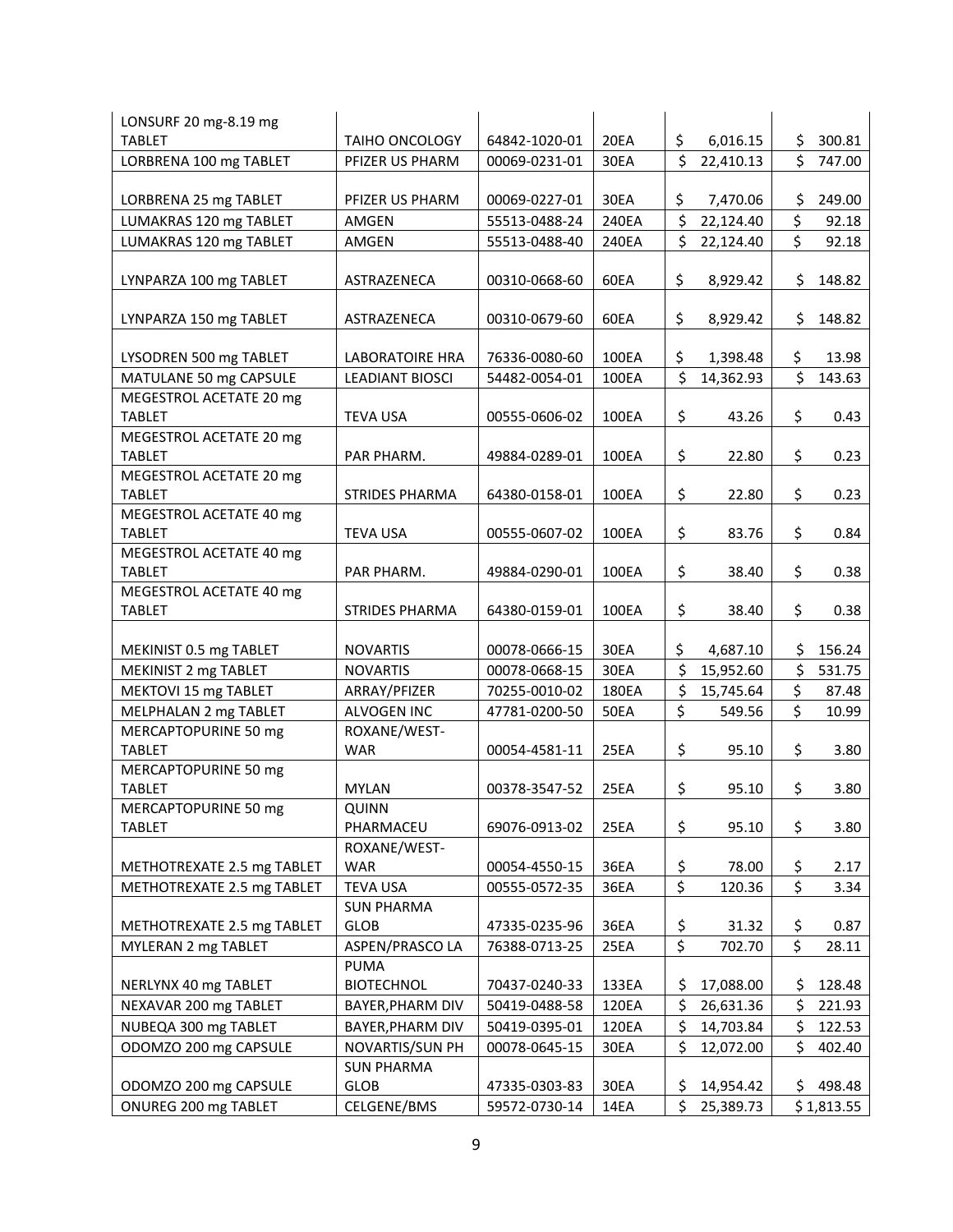| ONUREG 300 mg TABLET            | CELGENE/BMS            | 59572-0740-14 | 14EA        | \$<br>25,389.73 |     | \$1,813.55 |
|---------------------------------|------------------------|---------------|-------------|-----------------|-----|------------|
|                                 |                        |               |             |                 |     |            |
| ORGOVYX 120 mg TABLET           | <b>MYOVANT SCIENCE</b> | 72974-0120-01 | 30EA        | \$<br>2,947.69  | \$. | 98.26      |
| PEMAZYRE 13.5 mg TABLET         | <b>INCYTE CORPORAT</b> | 50881-0028-01 | 14EA        | \$<br>21,012.00 |     | \$1,500.86 |
| PEMAZYRE 4.5 mg TABLET          | <b>INCYTE CORPORAT</b> | 50881-0026-01 | 14EA        | \$<br>21,012.00 |     | \$1,500.86 |
| PEMAZYRE 9 mg TABLET            | <b>INCYTE CORPORAT</b> | 50881-0027-01 | 14EA        | \$<br>21,012.00 |     | \$1,500.86 |
| POMALYST 1 mg CAPSULE           | CELGENE/BMS            | 59572-0501-21 | 21EA        | \$<br>23,900.98 |     | \$1,138.14 |
| POMALYST 2 mg CAPSULE           | CELGENE/BMS            | 59572-0502-21 | 21EA        | \$<br>23,900.98 |     | \$1,138.14 |
| POMALYST 3 mg CAPSULE           | CELGENE/BMS            | 59572-0503-21 | 21EA        | \$<br>23,900.98 |     | \$1,138.14 |
| POMALYST 4 mg CAPSULE           | CELGENE/BMS            | 59572-0504-21 | 21EA        | \$<br>23,900.98 |     | \$1,138.14 |
| QINLOCK 50 mg TABLET            | DECIPHERA PHARM        | 73207-0101-30 | 90EA        | \$<br>42,238.80 |     | \$469.32   |
|                                 |                        |               |             |                 |     |            |
| RETEVMO 40 mg CAPSULE           | ELI LILLY & CO.        | 00002-3977-60 | 60EA        | \$<br>8,239.99  | \$  | 137.33     |
| RETEVMO 80 mg CAPSULE           | ELI LILLY & CO.        | 00002-2980-60 | 60EA        | \$<br>12,360.00 | \$  | 206.00     |
| REVLIMID 10 mg CAPSULE          | CELGENE/BMS            | 59572-0410-28 | <b>28EA</b> | \$<br>27,996.34 | \$  | 999.87     |
| REVLIMID 15 mg CAPSULE          | CELGENE/BMS            | 59572-0415-21 | 21EA        | \$<br>20,997.28 | \$  | 999.87     |
| REVLIMID 2.5 mg CAPSULE         | CELGENE/BMS            | 59572-0402-28 | <b>28EA</b> | \$<br>27,996.34 | \$  | 999.87     |
| REVLIMID 20 mg CAPSULE          | CELGENE/BMS            | 59572-0420-21 | 21EA        | \$<br>20,997.28 | \$  | 999.87     |
| REVLIMID 25 mg CAPSULE          | CELGENE/BMS            | 59572-0425-21 | 21EA        | \$<br>20,997.28 | \$  | 999.87     |
| REVLIMID 5 mg CAPSULE           | CELGENE/BMS            | 59572-0405-28 | <b>28EA</b> | \$<br>27,996.34 | \$  | 999.87     |
|                                 |                        |               |             |                 |     |            |
| ROZLYTREK 100 mg CAPSULE        | GENENTECH, INC.        | 50242-0091-30 | 30EA        | \$<br>7,271.83  | \$  | 242.39     |
| RUBRACA 200 mg TABLET           | CLOVIS ONCOLOGY        | 69660-0201-91 | 60EA        | \$<br>10,422.00 | \$  | 173.70     |
| RUBRACA 250 mg TABLET           | <b>CLOVIS ONCOLOGY</b> | 69660-0202-91 | 60EA        | \$<br>10,422.00 | \$  | 173.70     |
| RUBRACA 300 mg TABLET           | CLOVIS ONCOLOGY        | 69660-0203-91 | 60EA        | \$<br>10,422.00 | \$  | 173.70     |
| SCEMBLIX 20 mg TABLET           | <b>NOVARTIS</b>        | 00078-1091-20 | 60EA        | \$<br>21,480.00 | \$  | 358.00     |
| SCEMBLIX 40 mg TABLET           | <b>NOVARTIS</b>        | 00078-1098-20 | 60EA        | \$<br>21,480.00 | \$  | 358.00     |
|                                 |                        |               |             |                 |     |            |
| SIKLOS 1,000 mg TABLET          | <b>MEDUNIK USA</b>     | 71770-0120-30 | 30EA        | \$<br>1,984.32  | \$  | 66.14      |
| SIKLOS 100 mg TABLET            | MEDUNIK USA            | 71770-0105-60 | 60EA        | \$<br>396.72    | \$  | 6.61       |
| SPRYCEL 100 mg TABLET           | <b>BMS PRIMARYCARE</b> | 00003-0852-22 | 30EA        | \$<br>19,011.72 | \$  | 633.72     |
| SPRYCEL 140 mg TABLET           | <b>BMS PRIMARYCARE</b> | 00003-0857-22 | 30EA        | \$<br>19,011.72 | \$  | 633.72     |
| SPRYCEL 20 mg TABLET            | <b>BMS PRIMARYCARE</b> | 00003-0527-11 | 60EA        | \$<br>10,548.42 | \$  | 175.81     |
| SPRYCEL 50 mg TABLET            | <b>BMS PRIMARYCARE</b> | 00003-0528-11 | 60EA        | \$<br>21,096.79 | \$  | 351.61     |
| SPRYCEL 70 mg TABLET            | <b>BMS PRIMARYCARE</b> | 00003-0524-11 | 60EA        | \$<br>21,096.79 | \$. | 351.61     |
| SPRYCEL 80 mg TABLET            | <b>BMS PRIMARYCARE</b> | 00003-0855-22 | 30EA        | \$<br>19,011.72 | \$  | 633.72     |
|                                 |                        |               |             |                 |     |            |
| STIVARGA 40 mg TABLET           | BAYER, PHARM DIV       | 50419-0171-05 | 21EA        | \$<br>5,899.82  | \$  | 280.94     |
|                                 |                        |               |             |                 |     |            |
| STIVARGA 40 mg TABLET           | BAYER, PHARM DIV       | 50419-0171-06 | 21EA        | \$<br>5,899.82  | \$. | 280.94     |
| <b>SUNITINIB MALATE 12.5 mg</b> |                        |               |             |                 |     |            |
| <b>CAPSULE</b>                  | TEVA USA               | 00093-8199-28 | 28EA        | \$<br>5,866.88  | \$  | 209.53     |
| SUNITINIB MALATE 12.5 mg        |                        |               |             |                 |     |            |
| <b>CAPSULE</b>                  | <b>MYLAN</b>           | 00378-6678-28 | 28EA        | \$<br>5,860.37  | \$  | 209.30     |
| SUNITINIB MALATE 12.5 mg        |                        |               |             |                 |     |            |
| <b>CAPSULE</b>                  | NORTHSTAR RX LL        | 16714-0676-01 | 28EA        | \$<br>6,089.28  | \$  | 217.47     |
| SUNITINIB MALATE 12.5 mg        | <b>SUN</b>             |               |             |                 |     |            |
| CAPSULE                         | PHARMACEUTI            | 63304-0091-27 | 28EA        | \$<br>6,111.35  | \$. | 218.26     |
|                                 |                        |               |             |                 |     |            |
| SUTENT 12.5 mg CAPSULE          | PFIZER US PHARM        | 00069-0550-38 | 28EA        | \$<br>7,163.86  | \$. | 255.85     |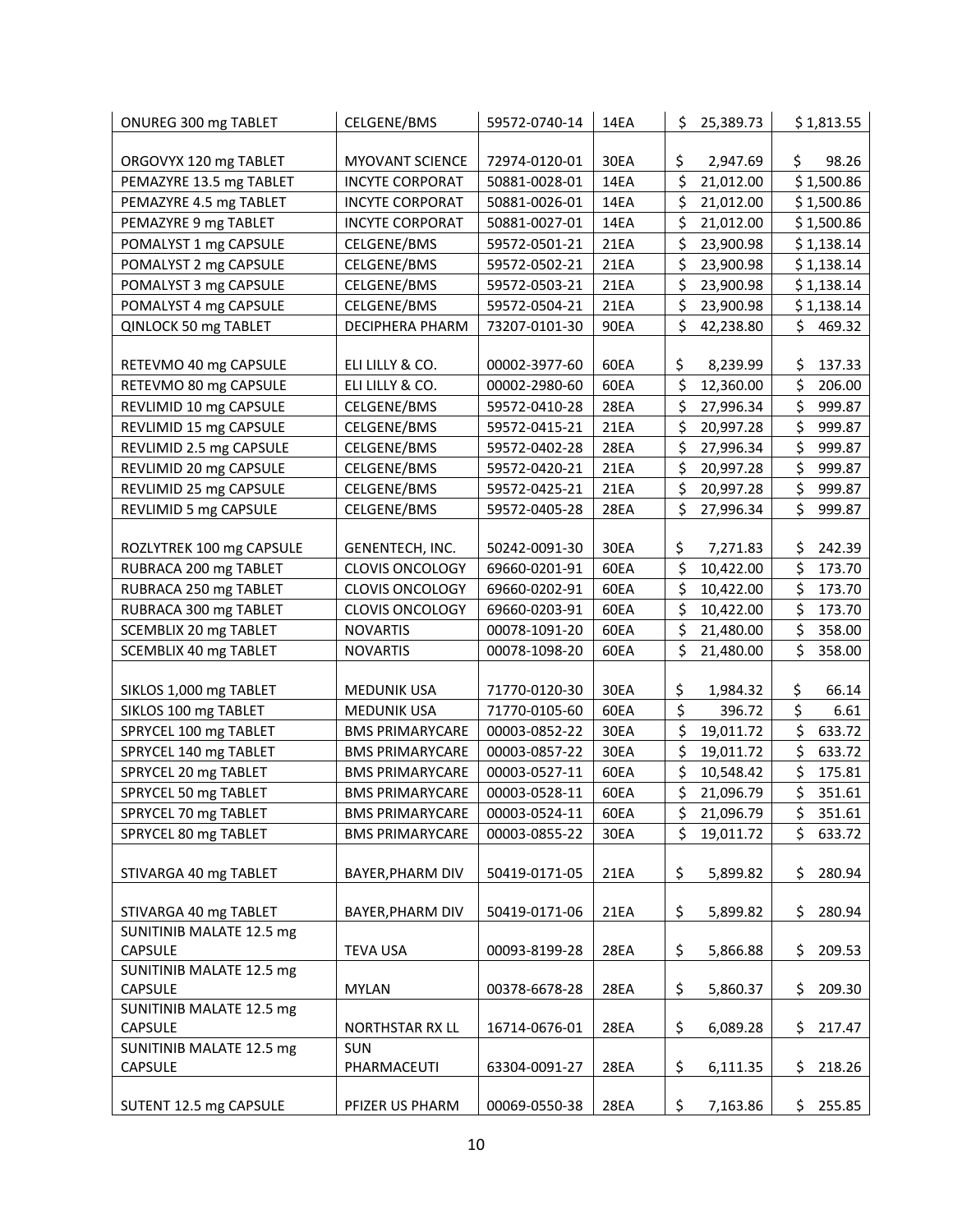| SUTENT 25 mg CAPSULE                     | PFIZER US PHARM           | 00069-0770-38 | 28EA        | \$<br>14,327.72 | \$  | 511.70 |
|------------------------------------------|---------------------------|---------------|-------------|-----------------|-----|--------|
| SUTENT 37.5 mg CAPSULE                   | PFIZER US PHARM           | 00069-0830-38 | 28EA        | \$<br>21,491.59 | \$  | 767.56 |
| SUTENT 50 mg CAPSULE                     | PFIZER US PHARM           | 00069-0980-38 | 28EA        | \$<br>24,942.54 | \$  | 890.81 |
| TABLOID 40 mg TABLET                     | ASPEN/PRASCO LA           | 76388-0880-25 | 25EA        | \$<br>758.32    | \$  | 30.33  |
| TABRECTA 150 mg TABLET                   | <b>NOVARTIS</b>           | 00078-0709-56 | <b>56EA</b> | \$<br>11,987.28 | \$  | 214.06 |
| TABRECTA 200 mg TABLET                   | <b>NOVARTIS</b>           | 00078-0716-56 | <b>56EA</b> | \$<br>11,987.28 | \$  | 214.06 |
| TAFINLAR 50 mg CAPSULE                   | <b>NOVARTIS</b>           | 00078-0682-66 | 120EA       | \$<br>11,401.00 | \$  | 95.01  |
| TAFINLAR 75 mg CAPSULE                   | <b>NOVARTIS</b>           | 00078-0681-66 | 120EA       | \$<br>14,693.04 | \$  | 122.44 |
| TAGRISSO 40 mg TABLET                    | ASTRAZENECA               | 00310-1349-30 | 30EA        | \$<br>18,797.66 | \$  | 626.59 |
| TAGRISSO 80 mg TABLET                    | ASTRAZENECA               | 00310-1350-30 | 30EA        | \$<br>18,797.66 | \$  | 626.59 |
|                                          |                           |               |             |                 |     |        |
| TALZENNA 0.25 mg CAPSULE                 | PFIZER US PHARM           | 00069-0296-30 | 30EA        | \$<br>6,492.71  | \$. | 216.42 |
| TALZENNA 0.5 mg CAPSULE                  | PFIZER US PHARM           | 00069-1501-30 | 30EA        | \$<br>19,478.11 | \$  | 649.27 |
| TALZENNA 0.75 mg CAPSULE                 | PFIZER US PHARM           | 00069-1751-30 | 30EA        | \$<br>19,478.11 | \$  | 649.27 |
| TALZENNA 1 mg CAPSULE                    | PFIZER US PHARM           | 00069-1195-30 | 30EA        | \$<br>19,478.11 | \$  | 649.27 |
| TAMOXIFEN CITRATE 10 mg                  |                           |               |             |                 |     |        |
| <b>TABLET</b>                            | <b>MYLAN</b>              | 00378-0144-91 | 60EA        | \$<br>27.42     | \$  | 0.46   |
| TAMOXIFEN CITRATE 10 mg                  |                           |               |             |                 |     |        |
| <b>TABLET</b>                            | ACTAVIS/TEVA              | 00591-2472-60 | 60EA        | \$<br>27.42     | \$  | 0.46   |
| TAMOXIFEN CITRATE 10 mg                  | <b>MAYNE PHARMA</b><br>IN |               |             |                 | \$  | 0.23   |
| <b>TABLET</b><br>TAMOXIFEN CITRATE 10 mg | <b>MAYNE PHARMA</b>       | 51862-0447-60 | 60EA        | \$<br>13.72     |     |        |
| <b>TABLET</b>                            | IN                        | 51862-0642-60 | 60EA        | \$<br>13.72     | \$  | 0.23   |
| TAMOXIFEN CITRATE 10 mg                  | <b>AUROBINDO</b>          |               |             |                 |     |        |
| <b>TABLET</b>                            | PHARM                     | 59651-0299-60 | 60EA        | \$<br>13.72     | \$  | 0.23   |
| TAMOXIFEN CITRATE 10 mg                  | ZYDUS                     |               |             |                 |     |        |
| <b>TABLET</b>                            | PHARMACEU                 | 68382-0826-14 | 60EA        | \$<br>27.42     | \$  | 0.46   |
| TAMOXIFEN CITRATE 20 mg                  |                           |               |             |                 |     |        |
| <b>TABLET</b>                            | <b>MYLAN</b>              | 00378-0274-93 | 30EA        | \$<br>27.42     | \$  | 0.91   |
| TAMOXIFEN CITRATE 20 mg                  |                           |               |             |                 |     |        |
| <b>TABLET</b>                            | ACTAVIS/TEVA              | 00591-2473-19 | <b>90EA</b> | \$<br>82.26     | \$  | 0.91   |
| TAMOXIFEN CITRATE 20 mg                  |                           |               |             |                 |     |        |
| <b>TABLET</b>                            | ACTAVIS/TEVA              | 00591-2473-30 | 30EA        | \$<br>27.42     | \$  | 0.91   |
| TAMOXIFEN CITRATE 20 mg                  | <b>MAYNE PHARMA</b>       |               |             |                 |     |        |
| <b>TABLET</b>                            | IN                        | 51862-0446-30 | 30EA        | \$<br>13.72     | \$  | 0.46   |
| TAMOXIFEN CITRATE 20 mg                  | <b>MAYNE PHARMA</b>       |               |             |                 |     |        |
| <b>TABLET</b>                            | IN                        | 51862-0643-30 | 30EA        | \$<br>13.72     | \$  | 0.46   |
| TAMOXIFEN CITRATE 20 mg                  | <b>AUROBINDO</b>          |               |             |                 |     |        |
| <b>TABLET</b><br>TAMOXIFEN CITRATE 20 mg | PHARM<br>ZYDUS            | 59651-0300-30 | 30EA        | \$<br>13.72     | \$  | 0.46   |
| <b>TABLET</b>                            | PHARMACEU                 | 68382-0827-06 | 30EA        | \$<br>27.42     | \$  | 0.91   |
|                                          |                           |               |             |                 |     |        |
| TARCEVA 100 mg TABLET                    | GENENTECH, INC.           | 50242-0063-01 | 30EA        | \$<br>8,966.42  | \$  | 298.88 |
| TARCEVA 150 mg TABLET                    | GENENTECH, INC.           | 50242-0064-01 | 30EA        | \$<br>10,141.68 | \$  | 338.06 |
|                                          |                           |               |             |                 |     |        |
| TARCEVA 25 mg TABLET                     | GENENTECH, INC.           | 50242-0062-01 | 30EA        | \$<br>3,264.47  | \$  | 108.82 |
| TARGRETIN 75 mg CAPSULE                  | <b>BAUSCH HEALTH U</b>    | 00187-5526-75 | 100EA       | \$<br>29,849.51 | \$  | 298.50 |
| TASIGNA 50 mg CAPSULE                    | <b>NOVARTIS</b>           | 00078-0951-66 | 120EA       | \$<br>21,459.67 | \$  | 178.83 |
| TAZVERIK 200 mg TABLET                   | EPIZYME, INC              | 72607-0100-00 | 240EA       | \$<br>21,295.20 | \$  | 88.73  |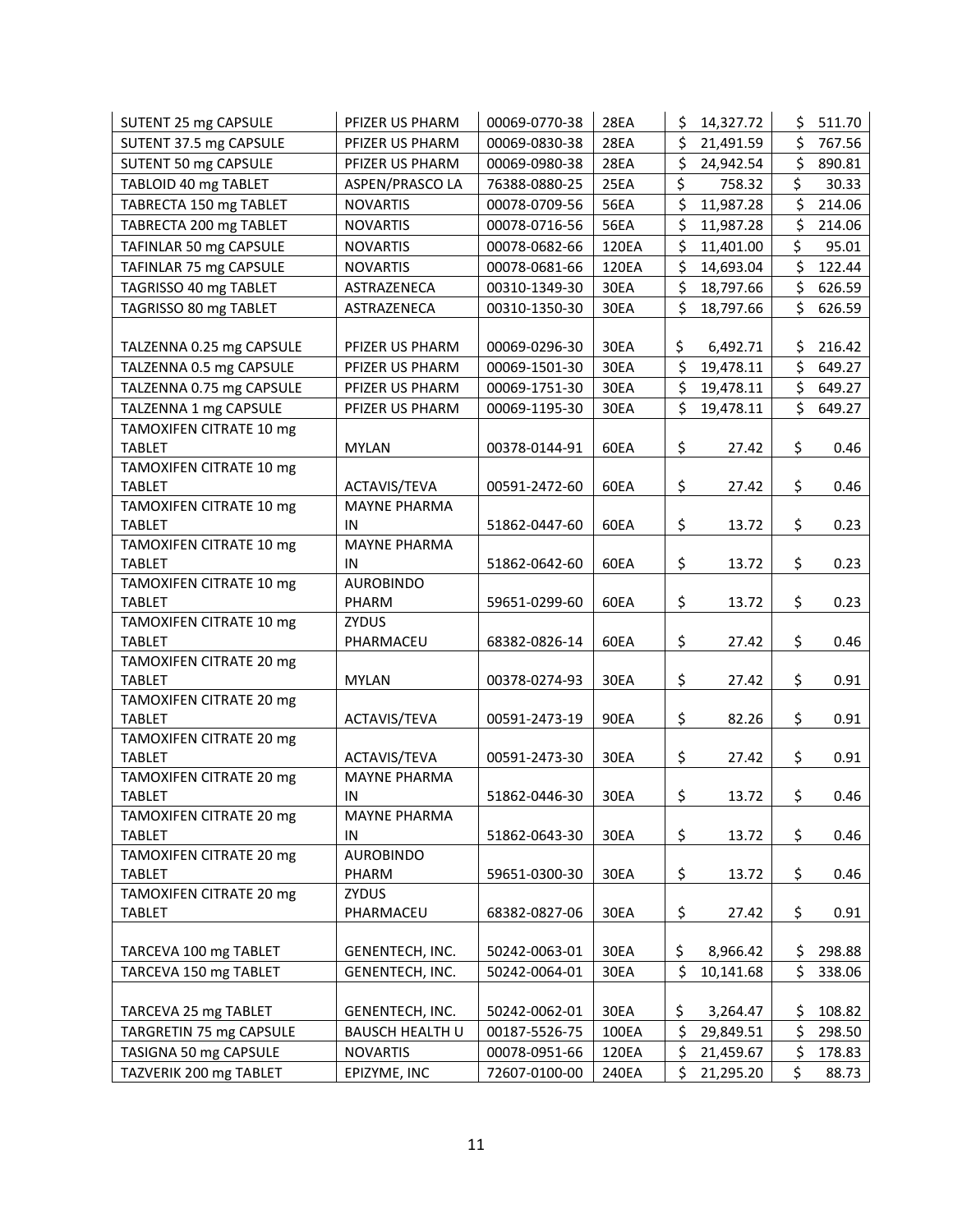| TEMOZOLOMIDE 100 mg |                        |               |     |                |     |        |
|---------------------|------------------------|---------------|-----|----------------|-----|--------|
| <b>CAPSULE</b>      | ACCORD HEALTHCA        | 16729-0050-53 | 5EA | \$<br>207.25   | \$  | 41.45  |
| TEMOZOLOMIDE 100 mg |                        |               |     |                |     |        |
| <b>CAPSULE</b>      | AMERIGEN/ANI PH        | 43975-0254-05 | 5EA | \$<br>482.51   | \$  | 96.50  |
| TEMOZOLOMIDE 100 mg | <b>SUN PHARMA</b>      |               |     |                |     |        |
| <b>CAPSULE</b>      | <b>GLOB</b>            | 47335-0892-80 | 5EA | \$<br>1,210.98 | \$  | 242.20 |
| TEMOZOLOMIDE 100 mg | <b>AREVA</b>           |               |     |                |     |        |
| <b>CAPSULE</b>      | PHARMACEU              | 59923-0707-05 | 5EA | \$<br>482.51   | \$  | 96.50  |
| TEMOZOLOMIDE 100 mg |                        |               |     |                |     |        |
| <b>CAPSULE</b>      | ANI PHARMACEUTI        | 62559-0922-51 | 5EA | \$<br>197.92   | \$  | 39.58  |
| TEMOZOLOMIDE 100 mg | AMNEAL                 |               |     |                |     |        |
| <b>CAPSULE</b>      | PHARMACE               | 65162-0803-51 | 5EA | \$<br>207.25   | \$  | 41.45  |
| TEMOZOLOMIDE 100 mg |                        |               |     |                |     |        |
| <b>CAPSULE</b>      | <b>ASCEND LABORATO</b> | 67877-0539-07 | 5EA | \$<br>202.20   | \$  | 40.44  |
| TEMOZOLOMIDE 100 mg | <b>NIVAGEN</b>         |               |     |                |     |        |
| <b>CAPSULE</b>      | PHARMAC                | 75834-0143-05 | 5EA | \$<br>149.92   | \$  | 29.98  |
| TEMOZOLOMIDE 140 mg |                        |               |     |                |     |        |
| <b>CAPSULE</b>      | ACCORD HEALTHCA        | 16729-0129-53 | 5EA | \$<br>312.54   | \$  | 62.51  |
| TEMOZOLOMIDE 140 mg |                        |               |     |                |     |        |
| <b>CAPSULE</b>      | AMERIGEN/ANI PH        | 43975-0255-05 | 5EA | \$<br>675.53   | \$  | 135.11 |
| TEMOZOLOMIDE 140 mg | <b>SUN PHARMA</b>      |               |     |                |     |        |
| <b>CAPSULE</b>      | <b>GLOB</b>            | 47335-0929-80 | 5EA | \$<br>1,695.42 | \$  | 339.08 |
| TEMOZOLOMIDE 140 mg | AREVA                  |               |     |                |     |        |
| <b>CAPSULE</b>      | PHARMACEU              | 59923-0709-05 | 5EA | \$<br>675.53   | \$  | 135.11 |
| TEMOZOLOMIDE 140 mg |                        |               |     |                |     |        |
| <b>CAPSULE</b>      | ANI PHARMACEUTI        | 62559-0923-51 | 5EA | \$<br>278.92   | \$  | 55.78  |
| TEMOZOLOMIDE 140 mg | AMNEAL                 |               |     |                |     |        |
| <b>CAPSULE</b>      | PHARMACE               | 65162-0804-51 | 5EA | \$<br>293.59   | \$  | 58.72  |
| TEMOZOLOMIDE 140 mg |                        |               |     |                |     |        |
| <b>CAPSULE</b>      | <b>ASCEND LABORATO</b> | 67877-0540-07 | 5EA | \$<br>304.92   | \$  | 60.98  |
| TEMOZOLOMIDE 140 mg | <b>NIVAGEN</b>         |               |     |                |     |        |
| <b>CAPSULE</b>      | PHARMAC                | 75834-0144-05 | 5EA | \$<br>217.20   | \$  | 43.44  |
| TEMOZOLOMIDE 180 mg |                        |               |     |                |     |        |
| <b>CAPSULE</b>      | ACCORD HEALTHCA        | 16729-0130-53 | 5EA | \$<br>392.30   | \$  | 78.46  |
| TEMOZOLOMIDE 180 mg |                        |               |     |                |     |        |
| <b>CAPSULE</b>      | AMERIGEN/ANI PH        | 43975-0256-05 | 5EA | \$<br>868.52   | \$  | 173.70 |
| TEMOZOLOMIDE 180 mg | <b>SUN PHARMA</b>      |               |     |                |     |        |
| <b>CAPSULE</b>      | <b>GLOB</b>            | 47335-0930-80 | 5EA | \$<br>2,179.80 | \$  | 435.96 |
| TEMOZOLOMIDE 180 mg | AREVA                  |               |     |                |     |        |
| <b>CAPSULE</b>      | PHARMACEU              | 59923-0711-05 | 5EA | \$<br>868.52   | \$. | 173.70 |
| TEMOZOLOMIDE 180 mg |                        |               |     |                |     |        |
| <b>CAPSULE</b>      | ANI PHARMACEUTI        | 62559-0924-51 | 5EA | \$<br>369.94   | \$  | 73.99  |
| TEMOZOLOMIDE 180 mg | AMNEAL                 |               |     |                |     |        |
| <b>CAPSULE</b>      | PHARMACE               | 65162-0805-51 | 5EA | \$<br>389.40   | \$  | 77.88  |
| TEMOZOLOMIDE 180 mg |                        |               |     |                |     |        |
| <b>CAPSULE</b>      | <b>ASCEND LABORATO</b> | 67877-0541-07 | 5EA | \$<br>382.74   | \$  | 76.55  |
| TEMOZOLOMIDE 180 mg | NIVAGEN                |               |     |                |     |        |
| <b>CAPSULE</b>      | PHARMAC                | 75834-0145-05 | 5EA | \$<br>282.85   | \$  | 56.57  |
| TEMOZOLOMIDE 20 mg  |                        |               |     |                |     |        |
| CAPSULE             | ACCORD HEALTHCA        | 16729-0049-53 | 5EA | \$<br>36.78    | \$  | 7.36   |
| TEMOZOLOMIDE 20 mg  |                        |               |     |                |     |        |
| <b>CAPSULE</b>      | AMERIGEN/ANI PH        | 43975-0253-05 | 5EA | \$<br>96.52    | \$  | 19.30  |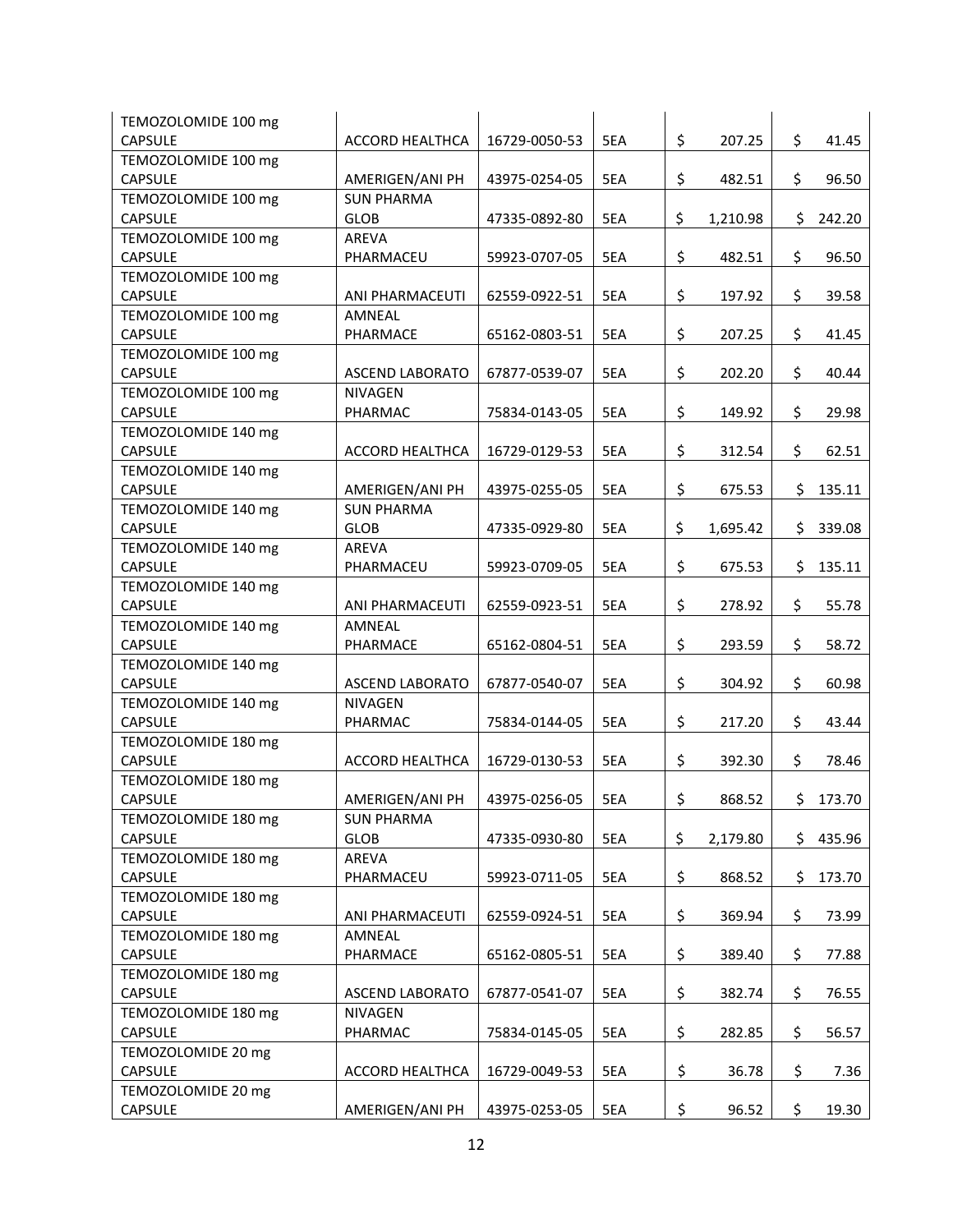| TEMOZOLOMIDE 20 mg        | <b>SUN PHARMA</b>      |               |       |                  |           |                                 |        |
|---------------------------|------------------------|---------------|-------|------------------|-----------|---------------------------------|--------|
| <b>CAPSULE</b>            | <b>GLOB</b>            | 47335-0891-80 | 5EA   | \$               | 242.22    | \$                              | 48.44  |
| TEMOZOLOMIDE 20 mg        | <b>AREVA</b>           |               |       |                  |           |                                 |        |
| <b>CAPSULE</b>            | PHARMACEU              | 59923-0705-05 | 5EA   | \$               | 96.52     | \$                              | 19.30  |
| TEMOZOLOMIDE 20 mg        |                        |               |       |                  |           |                                 |        |
| <b>CAPSULE</b>            | ANI PHARMACEUTI        | 62559-0921-51 | 5EA   | \$               | 44.51     | \$                              | 8.90   |
| TEMOZOLOMIDE 20 mg        |                        |               |       |                  |           |                                 |        |
| <b>CAPSULE</b>            | <b>RISING PHARM</b>    | 64980-0334-05 | 5EA   | \$               | 84.46     | \$                              | 16.89  |
| TEMOZOLOMIDE 20 mg        | AMNEAL                 |               |       |                  |           |                                 |        |
| <b>CAPSULE</b>            | PHARMACE               | 65162-0802-51 | 5EA   | \$               | 36.78     | \$                              | 7.36   |
| TEMOZOLOMIDE 20 mg        |                        |               |       |                  |           |                                 |        |
| <b>CAPSULE</b>            | <b>ASCEND LABORATO</b> | 67877-0538-07 | 5EA   | \$               | 35.88     | \$                              | 7.18   |
| TEMOZOLOMIDE 20 mg        | <b>NIVAGEN</b>         |               |       |                  |           |                                 |        |
| <b>CAPSULE</b>            | PHARMAC                | 75834-0142-05 | 5EA   | \$               | 35.88     | \$                              | 7.18   |
| TEMOZOLOMIDE 250 mg       |                        |               |       |                  |           |                                 |        |
| <b>CAPSULE</b>            | ACCORD HEALTHCA        | 16729-0051-53 | 5EA   | \$               | 541.20    | \$                              | 108.24 |
| TEMOZOLOMIDE 250 mg       |                        |               |       |                  |           |                                 |        |
| <b>CAPSULE</b>            | AMERIGEN/ANI PH        | 43975-0257-05 | 5EA   | \$               | 1,206.61  | \$.                             | 241.32 |
| TEMOZOLOMIDE 250 mg       | <b>SUN PHARMA</b>      |               |       |                  |           |                                 |        |
| <b>CAPSULE</b>            | <b>GLOB</b>            | 47335-0893-80 | 5EA   | \$               | 3,028.32  | \$                              | 605.66 |
| TEMOZOLOMIDE 250 mg       | <b>AREVA</b>           |               |       |                  |           |                                 |        |
| <b>CAPSULE</b>            | PHARMACEU              | 59923-0713-05 | 5EA   | \$               | 1,206.61  | \$.                             | 241.32 |
| TEMOZOLOMIDE 250 mg       |                        |               |       |                  |           |                                 |        |
| <b>CAPSULE</b>            | ANI PHARMACEUTI        | 62559-0925-51 | 5EA   | \$               | 514.14    | \$                              | 102.83 |
| TEMOZOLOMIDE 250 mg       |                        |               |       |                  |           |                                 |        |
| <b>CAPSULE</b>            | <b>RISING PHARM</b>    | 64980-0338-05 | 5EA   | \$               | 1,055.78  | \$                              | 211.16 |
| TEMOZOLOMIDE 250 mg       | AMNEAL                 |               |       |                  |           |                                 |        |
| <b>CAPSULE</b>            | PHARMACE               | 65162-0806-51 | 5EA   | \$               | 541.20    | \$                              | 108.24 |
| TEMOZOLOMIDE 250 mg       |                        |               |       |                  |           |                                 |        |
| <b>CAPSULE</b>            | <b>ASCEND LABORATO</b> | 67877-0542-07 | 5EA   | \$               | 528.00    | \$                              | 105.60 |
| TEMOZOLOMIDE 250 mg       | <b>NIVAGEN</b>         |               |       |                  |           |                                 |        |
| <b>CAPSULE</b>            | PHARMAC                | 75834-0146-05 | 5EA   | \$               | 306.85    | \$                              | 61.37  |
| TEMOZOLOMIDE 5 mg CAPSULE | <b>ACCORD HEALTHCA</b> | 16729-0048-53 | 5EA   | \$               | 17.90     | \$                              | 3.58   |
| TEMOZOLOMIDE 5 mg CAPSULE | AMERIGEN/ANI PH        | 43975-0252-05 | 5EA   | \$               | 26.52     | \$                              | 5.30   |
|                           | <b>SUN PHARMA</b>      |               |       |                  |           |                                 |        |
| TEMOZOLOMIDE 5 mg CAPSULE | <b>GLOB</b>            | 47335-0890-80 | 5EA   | \$               | 60.10     | \$                              | 12.02  |
|                           | AREVA                  |               |       |                  |           |                                 |        |
| TEMOZOLOMIDE 5 mg CAPSULE | PHARMACEU              | 59923-0703-05 | 5EA   | \$               | 26.52     | \$                              | 5.30   |
| TEMOZOLOMIDE 5 mg CAPSULE | ANI PHARMACEUTI        | 62559-0920-51 | 5EA   | \$               | 15.13     | \$                              | 3.03   |
|                           | AMNEAL                 |               |       |                  |           |                                 |        |
| TEMOZOLOMIDE 5 mg CAPSULE | PHARMACE               | 65162-0801-51 | 5EA   | \$               | 15.92     | \$                              | 3.18   |
| TEMOZOLOMIDE 5 mg CAPSULE | <b>ASCEND LABORATO</b> | 67877-0537-07 | 5EA   | $\overline{\xi}$ | 17.47     | $\overline{\boldsymbol{\zeta}}$ | 3.49   |
|                           | <b>NIVAGEN</b>         |               |       |                  |           |                                 |        |
| TEMOZOLOMIDE 5 mg CAPSULE | PHARMAC                | 75834-0132-05 | 5EA   | \$               | 15.13     | \$                              | 3.03   |
| TIBSOVO 250 mg TABLET     | SERVIER PHARMAC        | 72694-0617-60 | 60EA  | \$               | 36,099.36 | \$                              | 601.66 |
| TOREMIFENE CITRATE 60 mg  |                        |               |       |                  |           |                                 |        |
| <b>TABLET</b>             | <b>RISING PHARM</b>    | 64980-0404-03 | 30EA  | \$               | 1,374.88  | \$                              | 45.83  |
| TOREMIFENE CITRATE 60 mg  | <b>NOVADOZ</b>         |               |       |                  |           |                                 |        |
| <b>TABLET</b>             | PHARMAC                | 72205-0050-30 | 30EA  | \$               | 1,373.40  | \$                              | 45.78  |
|                           |                        |               |       |                  |           |                                 |        |
| TRETINOIN 10 mg CAPSULE   | <b>TEVA USA</b>        | 00555-0808-02 | 100EA | \$               | 3,227.22  | \$                              | 32.27  |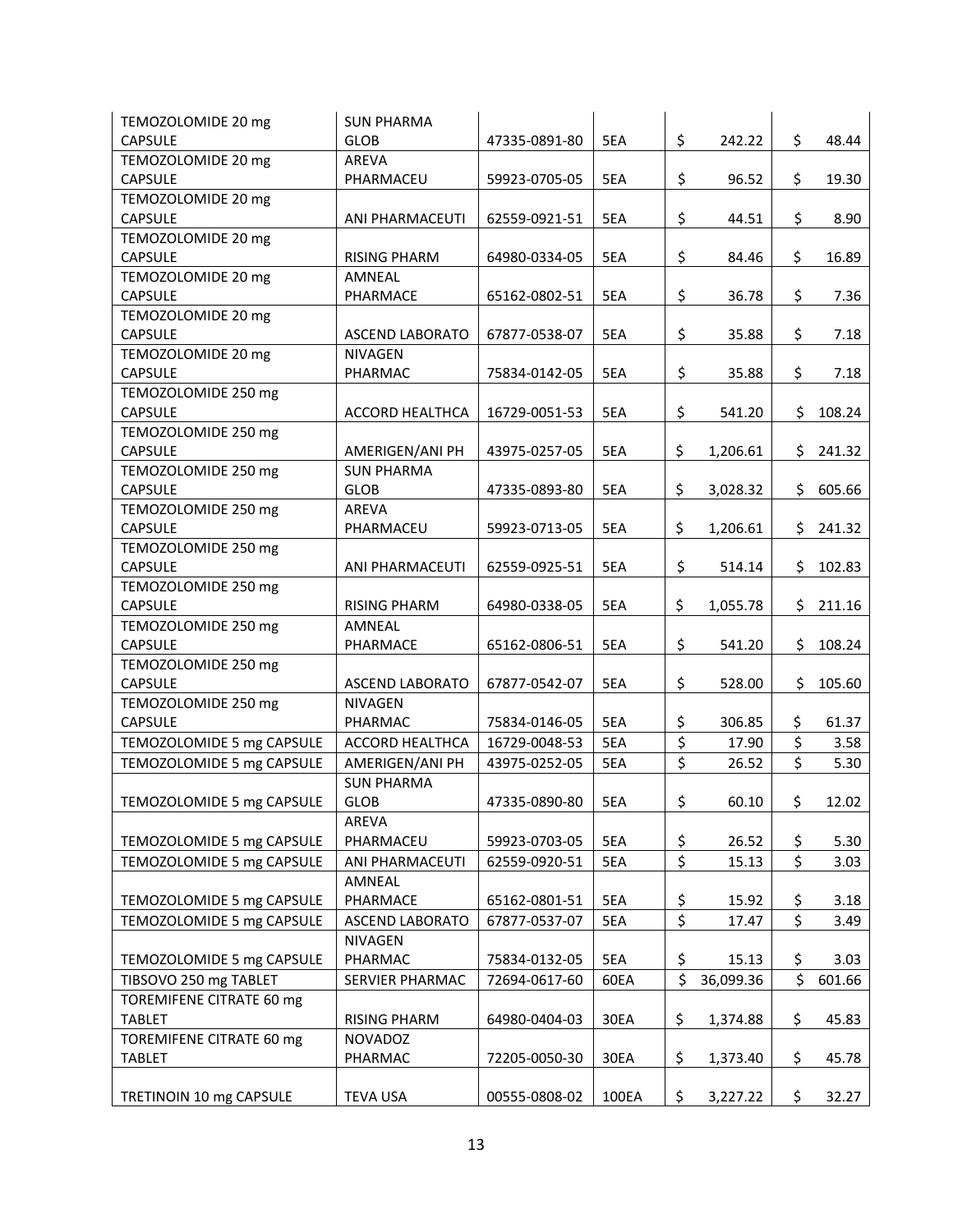|                         | <b>MAJOR</b>               |               |             |                      |           |     |        |
|-------------------------|----------------------------|---------------|-------------|----------------------|-----------|-----|--------|
| TRETINOIN 10 mg CAPSULE | PHARMACEU                  | 00904-6867-60 | 100EA       | \$                   | 3,725.41  | \$  | 37.25  |
|                         |                            |               |             |                      |           |     |        |
| TRETINOIN 10 mg CAPSULE | PAR PHARM.                 | 10370-0268-01 | 100EA       | \$                   | 3,227.22  | \$  | 32.27  |
|                         | <b>GLENMARK</b>            |               |             |                      |           |     |        |
| TRETINOIN 10 mg CAPSULE | PHARMA                     | 68462-0792-01 | 100EA       | \$                   | 3,227.22  | \$  | 32.27  |
|                         |                            |               |             |                      |           | \$  |        |
| TREXALL 10 mg TABLET    | <b>TEVA WOMEN'S HE</b>     | 51285-0368-01 | <b>30EA</b> | \$                   | 1,268.28  |     | 42.28  |
| TREXALL 15 mg TABLET    | TEVA WOMEN'S HE            | 51285-0369-01 | 30EA        | \$                   | 1,902.48  | \$  | 63.42  |
| TREXALL 5 mg TABLET     | TEVA WOMEN'S HE            | 51285-0366-01 | 30EA        | $\overline{\xi}$     | 634.20    | \$  | 21.14  |
| TREXALL 7.5 mg TABLET   | TEVA WOMEN'S HE            | 51285-0367-01 | 30EA        | \$                   | 951.24    | \$  | 31.71  |
| TUKYSA 150 mg TABLET    | SEAGEN INC.                | 51144-0002-60 | 60EA        | \$                   | 12,945.60 | \$  | 215.76 |
|                         |                            |               |             |                      |           |     |        |
| TUKYSA 50 mg TABLET     | SEAGEN INC.                | 51144-0001-60 | 60EA        | \$                   | 6,438.00  | \$  | 107.30 |
| TURALIO 200 mg CAPSULE  | DAIICHI SANKYO,            | 65597-0402-20 | 120EA       | \$                   | 24,988.32 | \$  | 208.24 |
| TYKERB 250 mg TABLET    | <b>NOVARTIS</b>            | 00078-0671-19 | 150EA       | \$                   | 10,023.97 | \$  | 66.83  |
| UKONIQ 200 mg TABLET    | TG THERAPEUTICS            | 73150-0200-12 | 120EA       | \$                   | 19,080.00 | \$  | 159.00 |
| VENCLEXTA 100 mg TABLET | ABBVIE US LLC              | 00074-0576-22 | 120EA       | \$                   | 16,186.81 | \$  | 134.89 |
| VITRAKVI 25 mg CAPSULE  | <b>BAYER INC.</b>          | 50419-0390-01 | 60EA        | \$                   | 13,513.68 | \$  | 225.23 |
| VIZIMPRO 15 mg TABLET   | PFIZER US PHARM            | 00069-0197-30 | 30EA        | \$                   | 17,307.49 | \$  | 576.92 |
| VONJO 100 mg CAPSULE    | CTI BIOPHARMA C            | 72482-0100-12 | 120EA       | \$                   | 23,400.00 | \$  | 195.00 |
| VOTRIENT 200 mg TABLET  | <b>NOVARTIS</b>            | 00078-0670-66 | 120EA       | \$                   | 18,428.81 | Ś.  | 153.57 |
| WELIREG 40 mg TABLET    | <b>MERCK SHARP &amp; D</b> | 00006-5331-01 | 90EA        | \$                   | 31,680.00 | \$  | 352.00 |
| XALKORI 200 mg CAPSULE  | PFIZER US PHARM            | 00069-8141-20 | 60EA        | \$                   | 23,530.64 | \$  | 392.18 |
| XELODA 150 mg TABLET    | GENENTECH, INC.            | 00004-1100-20 | 60EA        | \$                   | 976.15    | \$  | 16.27  |
| XTANDI 40 mg CAPSULE    | <b>ASTELLAS PHARMA</b>     | 00469-0125-99 | 120EA       | $\boldsymbol{\zeta}$ | 15,599.96 | \$  | 130.00 |
| XTANDI 40 mg TABLET     | <b>ASTELLAS PHARMA</b>     | 00469-0625-99 | 120EA       | \$                   | 15,599.96 | \$  | 130.00 |
| XTANDI 80 mg TABLET     | ASTELLAS PHARMA            | 00469-0725-60 | 60EA        | \$                   | 15,599.96 | \$  | 260.00 |
|                         | <b>SUN PHARMA</b>          |               |             |                      |           |     |        |
| YONSA 125 mg TABLET     | <b>GLOB</b>                | 47335-0401-81 | 120EA       | \$                   | 11,382.32 | \$  | 94.85  |
|                         |                            |               | 30EA        | \$                   |           |     | 326.21 |
| ZEJULA 100 mg CAPSULE   | <b>GLAXOSMITHKLINE</b>     | 69656-0103-30 |             |                      | 9,786.40  | \$. |        |
| ZELBORAF 240 mg TABLET  | GENENTECH, INC.            | 50242-0090-02 | 112EA       | \$                   | 6,380.28  | \$  | 56.97  |
| ZOLINZA 100 mg CAPSULE  | <b>MERCK SHARP &amp; D</b> | 00006-0568-40 | 120EA       | \$                   | 18,011.52 | \$  | 150.10 |
| ZYDELIG 100 mg TABLET   | <b>GILEAD SCIENCES</b>     | 61958-1701-01 | 60EA        | \$                   | 14,915.80 | \$  | 248.60 |
| ZYKADIA 150 mg TABLET   | <b>NOVARTIS</b>            | 00078-0694-84 | 84EA        | \$                   | 13,295.86 | \$  | 158.28 |
| ZYTIGA 250 mg TABLET    | <b>JANSSEN BIOTECH</b>     | 57894-0150-12 | 120EA       | \$                   | 13,064.42 | \$  | 108.87 |
| ZYTIGA 500 mg TABLET    | JANSSEN PHARM.             | 57894-0195-06 | 60EA        | \$                   | 13,064.42 | \$  | 217.74 |